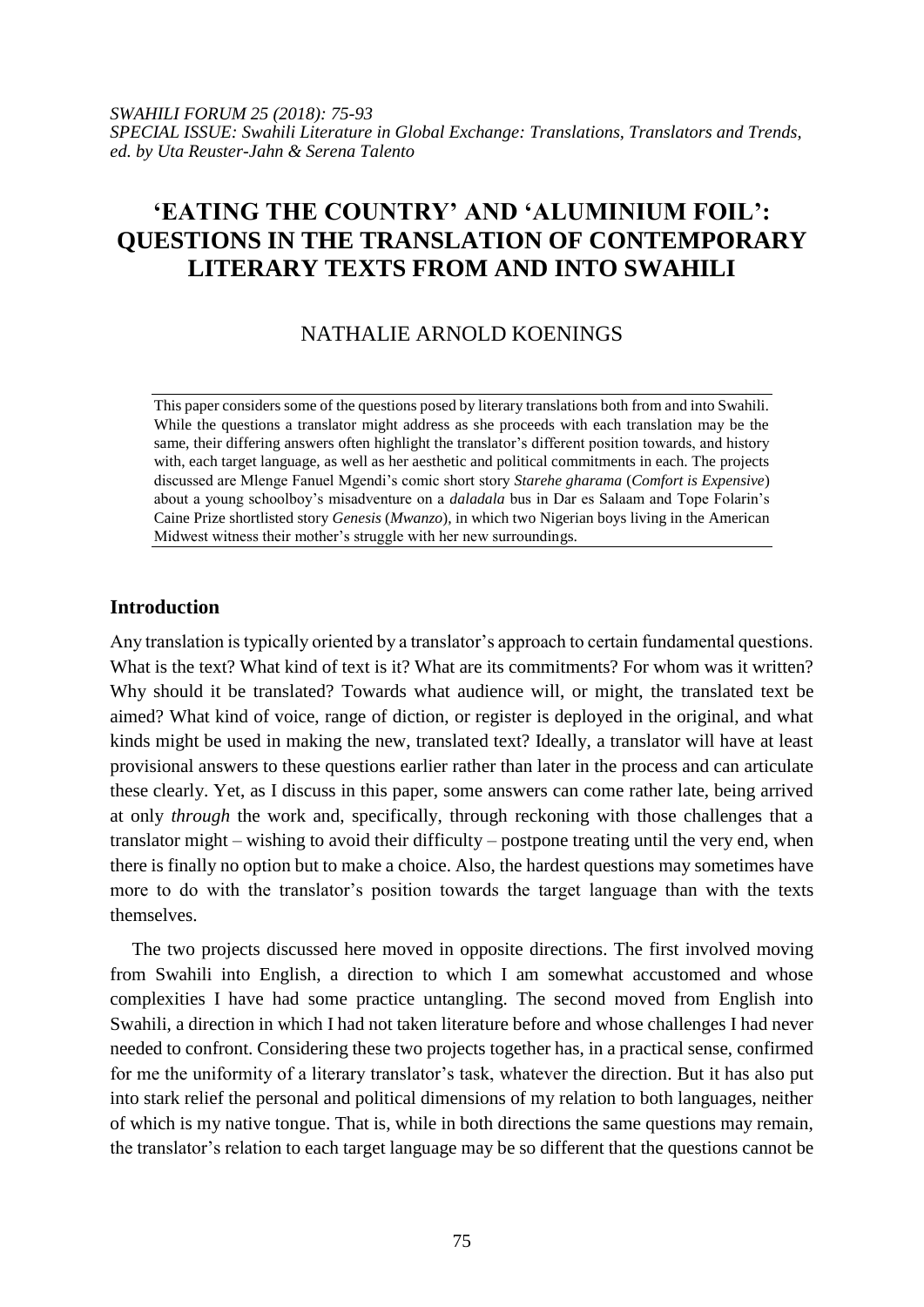answered the same way. I hope that the discussions below will be of some use to others who are working back and forth towards two, or more, languages at once.

# **Mlenge Fanuel Mgendi's** *Comfort is Expensive* **(***Starehe gharama)*

I discuss first of all a very short story – arguably a "flash fiction" – written by contemporary Dar es Salaam-based Tanzanian writer Mlenge Fanuel Mgendi. What led me to find this story, *Starehe gharama,* was a request for a short translation from Swahili by an American translation revue. Turning to my bookshelves, I was dismayed to see that, although they were loaded with Swahili novels and books of non-fiction, most of these had been written in the 1970s and 1980s. At the time, despite the growing abundance of Swahili short stories, I owned nothing short and nothing that spoke precisely to the contemporary moment. Nor did my modest college library. Consequently, I searched the internet for something suitable and soon discovered Mgendi's lively and ambitious work, which includes two collections of short stories, a book of non-fiction about Tanzanian politics and society today, and translations of Shakespeare's drama *King Lear* and Anton Chekhov's short story *The Bet.* Mgendi, a graduate of Texas Agricultural and Mechanical University and a Dar es Salaam native, was not difficult to find, and he kindly agreed to comment on the translation, graciously entertaining my questions such that, I hope, both of us felt heard. I should admit early on that the journal to which my translation of *Starehe gharama* was directed chose not to publish it, and I shall say more on this below. Luckily, after two years of hopeful sending, this painfully charming, funny story has been accepted and published at *Asymptote Blog*, where I hope that readers will recognise and love the vulnerable and plucky city schoolboy whose painful adventure it is.<sup>1</sup>

*Comfort is Expensive* (*Starehe gharama*) is a four-page account of a young Dar es Salaam schoolboy struggling with stomach pain as he heads home on one of the privately owned group vans famous in Tanzania as *daladala.* Like all schoolchildren in the country, the boy has to grapple with a local transportation system that does not love him. In Dar es Salaam, schoolchildren ride at a reduced fare, a benefit which bars them from sitting in a seat and relegates them to standing or crouching in the aisles, as *daladala* drivers seek to avoid sanction by police for overfilling their cabs and endangering their passengers.<sup>2</sup> Standing in the aisle, the unnamed boy realises with some anguish that most of the seats on this *daladala* are perfectly empty. He could sit without inconveniencing anyone, if not for the fierce conductor (*konda*) and his enforcement of the rule. Panicked and in physical discomfort, the boy decides to spend all of his money on his very own adult full-fare seat, which the *konda,* startled by the boy's

<sup>&</sup>lt;sup>1</sup> The story can be read at https://www.asymptotejournal.com/blog/2019/08/06/translation-tuesdaycomfort-is-expensive-by-mlenge-mgendi/ (last visited 07-08-2019)

 $2$  Confirming the linguistic play that infuses this story, Uta Reuster-Jahn and Roland Kießling in their 2006 study of urban language and slang in Dar es Salaam elaborated: "Pupils get a reduction of fifty percent in daladalas, whereas soldiers have to pay nothing at all. That's why in the language of the daladala personnel the former are called *majeruhi* 'wounded people', and the latter are called *maiti* 'corpses'" (Reuster-Jahn & Kießling 2006: 8).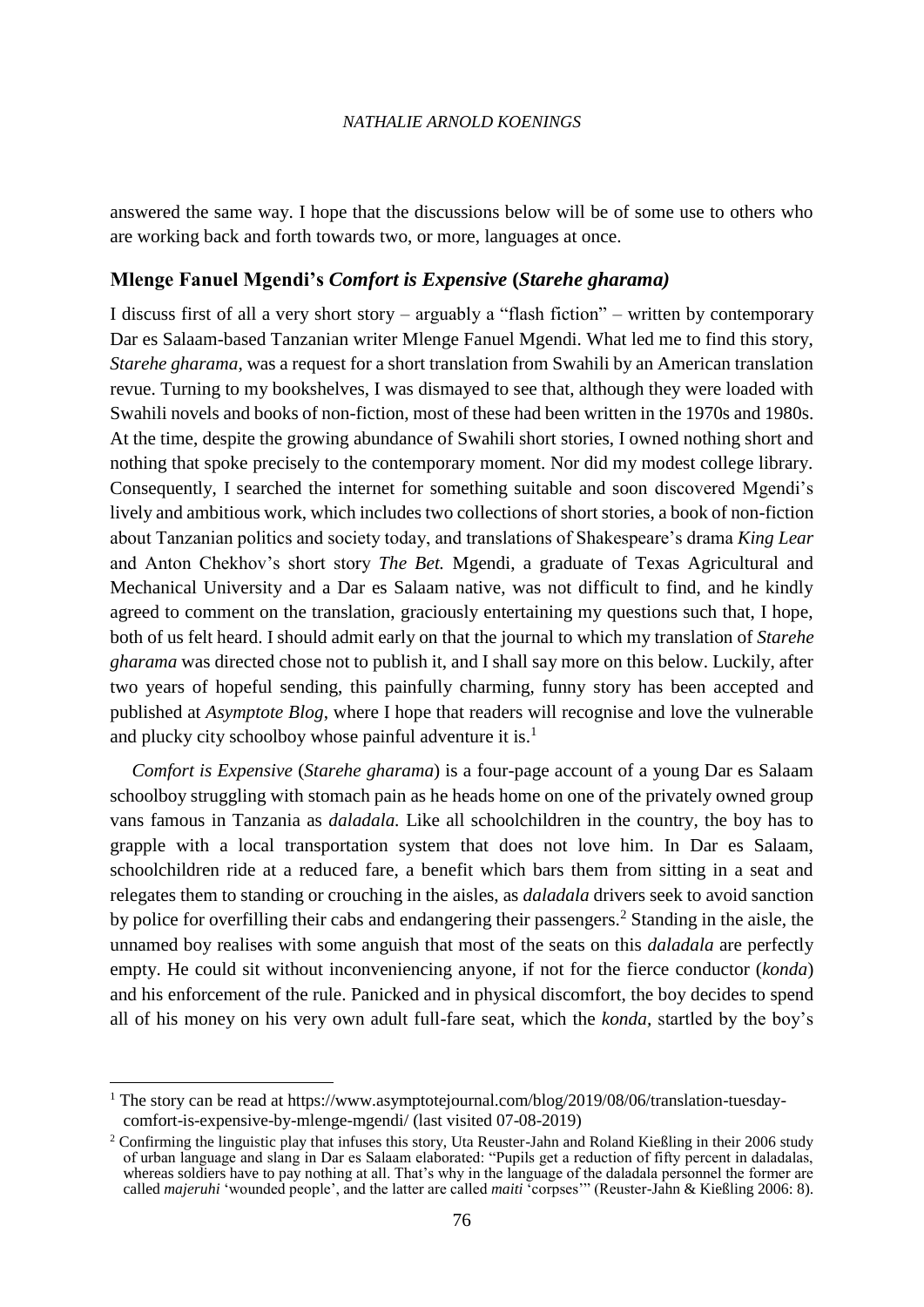daring but himself driven by money, cannot deny him. Once seated, the boy's relief and comfort are overwhelming. He has never felt such ease!

To the boy's misfortune, however, at the next stop, the *daladala* fills with people, including elderly travelers and a pregnant woman. With all the seats now taken, they must crowd together in the aisle. Seeing a schoolboy sitting comfortably in a full-fare seat, the passengers grow agitated and berate him for not giving up his seat to someone who, in their view, needs it more. Whether or not he has paid full fare, the passengers expect him to cleave to idealised cultural conventions governing age-rank and status, in which the comfort of elders takes precedence over that of the young. Asserting his "adulthood", which he bases on having paid full fare, however, the boy refuses to get up:

*Kondakta akaja mbio kutaka kunitoa. "We 'denti! Wapishe wenzio wanaolipa nauli kubwa!" alisema kwa ukali. Sikutaka ubishi. N'kamtolea tiketi 'kubwa' aliyonipa mida michache iliyopita. Akanywea. Nikaendelea 'kula nchi' kwenye siti ile; sikutaka 'kuangalia makunyanzi.' Akasogea mama mjamzito. Pengine walitegemea n'tamuonea 'imani.' Lakini kwa kuwa sikuwa ni abiria pekee mwenye kulipa nauli kubwa, nilijikausha, nikingojea 'wasamaria wema' wampishe*.

The *konda* raced over to remove me from my seat. "You, stoo-denty! Cede your place to those who've paid full price!" he said harshly. I didn't want an argument. I showed him the full-fare ticket he'd given me a little while before. He was humbled. I stayed right there in that seat, reveling and fat – eating up the country. I didn't give a damn about those old people. A pregnant woman came forward. Maybe they thought I'd feel some kind of 'sympathy' for her. But I acted like I had no idea what was going on and waited for some 'Good Samaritans' to help her.

This small excerpt conveys something of the boy's attitude, which, tougher and older than his years, is rendered charming by the very human and understandable nature of his predicament. If only others knew, they might sympathise with him and care for him, as elders are supposed to do for children. Also on display is the ripe linguistic world of the Dar *daladala*, where the *kondas*' fierce, unquestionable – and often stylish – authority can be exercised in surprising rapid-fire language, one that is a wellspring of the *lugha za mitaani* documented by Uta Reuster-Jahn and Roland Kießling, who describe Mgendi's native Dar es Salaam as "the geographical centre of the ongoing creation and recreation of linguistic elements" (2006: 3) and *daladala*  crews as actively engaged in this production (*Ibid.*: 8).

The story is full of contemporary slang, which Mgendi celebrates and appears committed to using in his portrayals of the people of Dar es Salaam as he sees them: lively, long-suffering, alternately principled and selfish, and brilliantly adept in the art of speech. By itself, the excerpt above raised wonderful challenges, words and expressions that Mgendi places inside single quotation marks to signify their specialness and innovation, marks that also, for a reader versed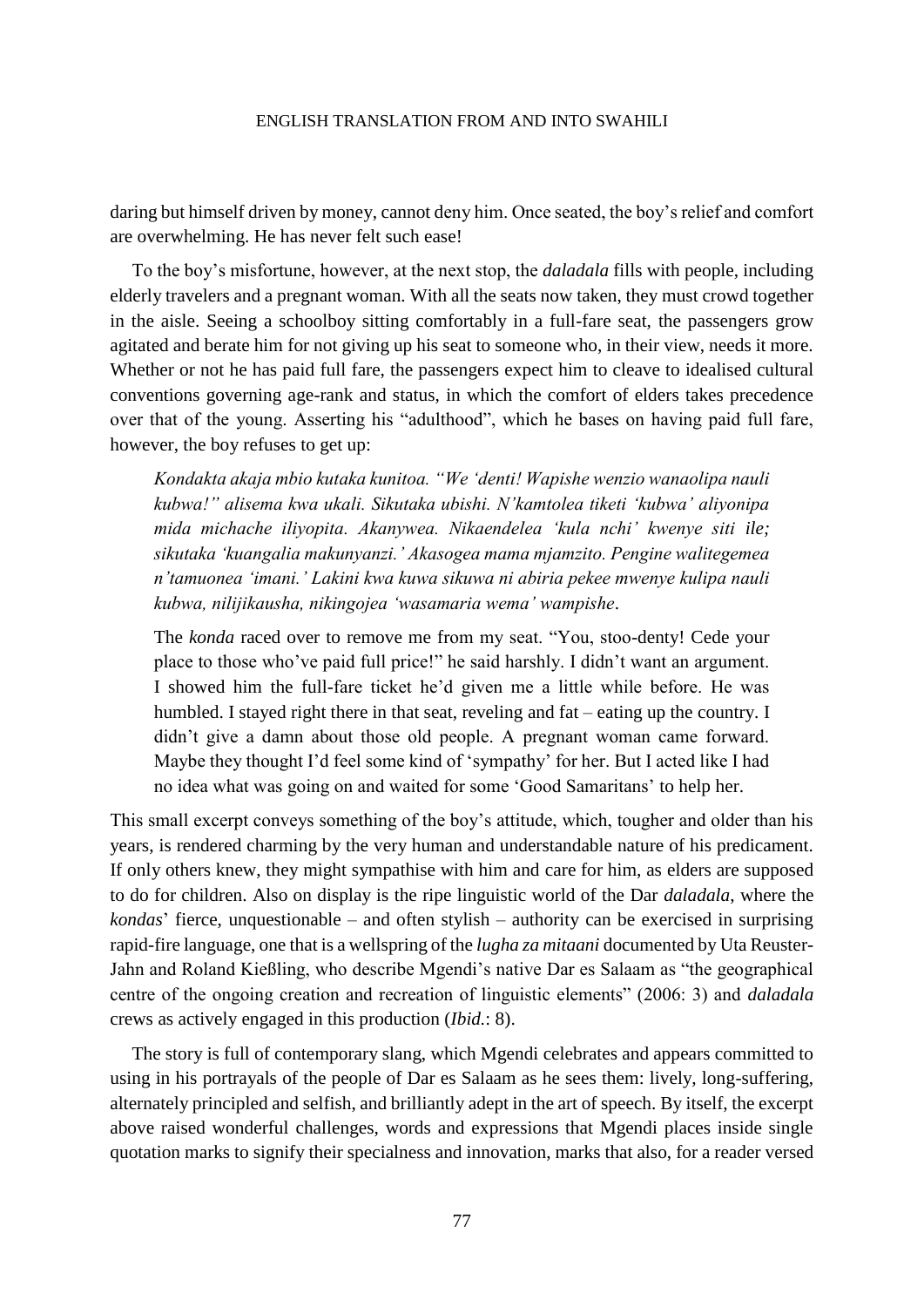in English prose convention, generate a sense of displacement and irony (see above, *'imani',*  '*kuangalia makunyanzi', and 'wasamaria wema'*).

How to communicate the dismissive charm of *denti!*, with which the *konda* addresses the schoolboy? In Swahili, *denti!* emphasises the final syllable of the Swahili-ised English word *student* (-*dent*) and adds a third (*-i*). In English, the emphasis falls on the first syllable, *stu-*, with second syllable *-dent* very nearly swallowed, a minor and forgettable tail for the long and heavy *u*. Mgendi accepted my proposal of the invented word *stoo-denty*, which preserves the Swahili term *denti* and, with the addition of *stoo*, clarifies the meaning for English-language readers, and whose irreverent spelling (*oo* rather than *u*) may convey the *konda*'s demeaning, though to my ear also playfully performative, tone.

And what about *kula nchi* ('eating/devouring the country/land/polity')? In one deft stroke, Mgendi has called up "the politics of the belly", perhaps best known in the West as the Cameroonian *politique du ventre* about which Bayart (1993) wrote so convincingly, but which is so widespread in Africa and elsewhere as to suggest multiple independent origins for the term. In "the politics of the belly", leaders exercise power solely to enrich themselves, to "eat" voraciously and sometimes murderously ("devour") at the expense of ordinary people; in Tanzania, Kenya and elsewhere, politicians are said to destroy (consume/eat/devour) the country and sow discord through their ever-increasing and insatiable *njaa* ('hunger'). Thus politicians are said to be identifiable by their bellies, *vitambi*<sup>3</sup> or *vifriza*,<sup>4</sup> and their "work" is *kula nchi,* 'to eat' or 'devour' and destroy the polity through greed. Mgendi had this to say:

*Mtu apatapo nafasi ya kukaa kwenye kiti cha madaraka Afrika, mara nyingi hutumia nafasi hiyo 'kula;' yaani, kujinufaisha binafsi kiuchumi. 'Kula nchi' ni kutumia rasilmali ya taifa kujineemesha binafsi bila ya kujali yanayowakuta wengine wasio na viti vya madaraka vyenye kuwawezesha na wao 'kula'.* (Pers. comm., 18 August 2017)

When a person has an opportunity to occupy the seat of power in Africa, they will often use that opportunity to 'eat'; that is, to enrich themselves economically. 'To eat the country' is to use the nation's resources to benefit yourself, without care for [the problems that] face others, who don't have seats of power enabling them to 'eat'.

As power never fails to corrupt, *kula nchi* is something politicians and people with power are understood to do. It is the preserve of presidents, ministers, parliamentarians, CEOs, department heads and local "bigwigs". To any moral person, *kula nchi* is unacceptable. This "eating" also "eats" away at the fabric of a nation, of community, and at people's faith in their leaders and the processes by which they accede to power. But is *kula nchi* also something that people who have grown desperate might dream of doing for themselves? What does it mean for a child to use this term for himself and say, deaf to other passengers' outrage, that he will remain in the

<sup>&</sup>lt;sup>3</sup> Potbelly.

<sup>4</sup> Small freezer – suggesting that the owner not only has a lot to eat, but that s/he has access to the remarkable wealth required to ensure electricity and thus the ability to store food, of which s/he will never run out.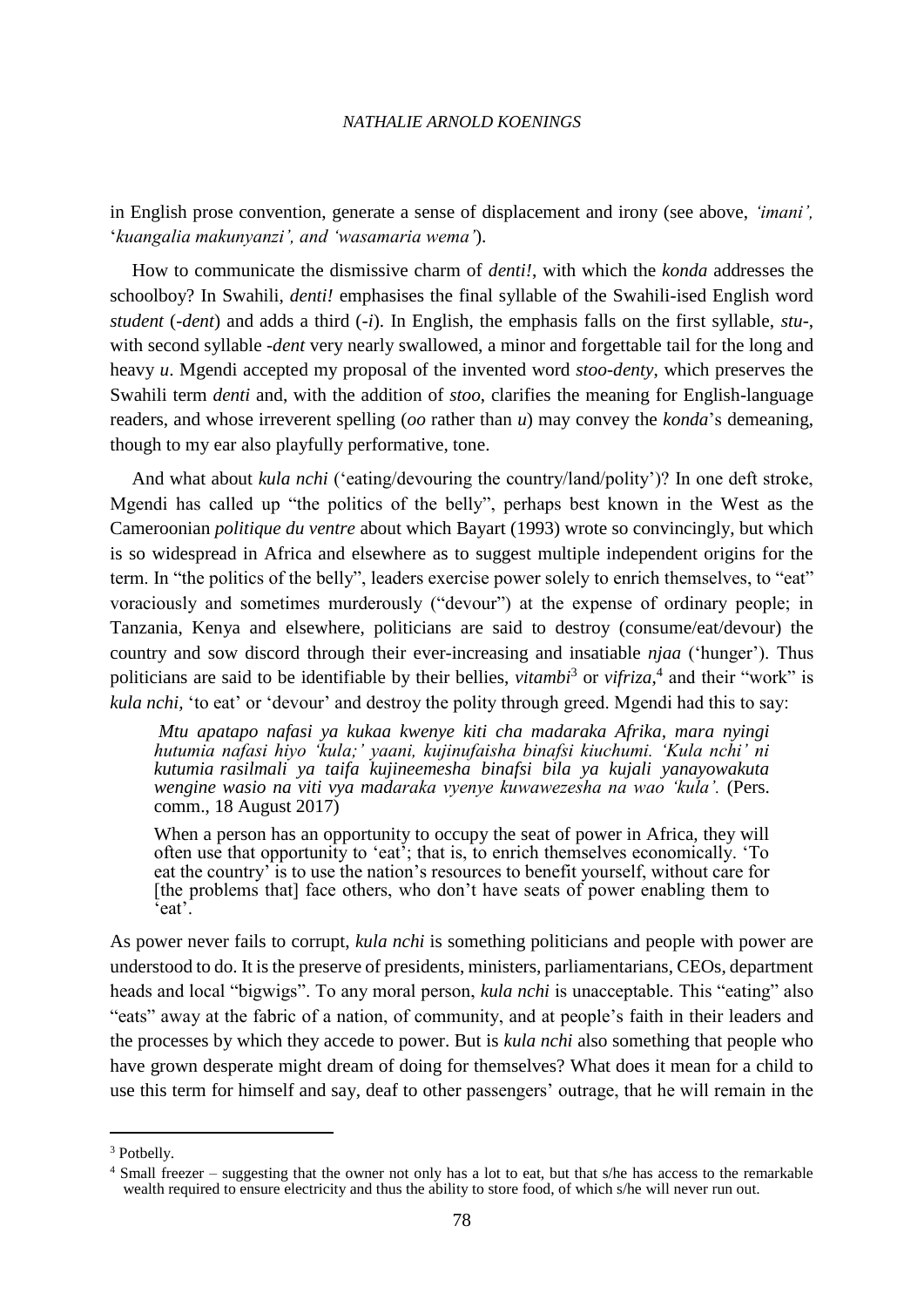full-fare adult seat and continue to "eat the country"? In my view, the use of *kula nchi* here is charming and even comic, but only because the speaker is an anxious child attempting to avert a private catastrophe.

A child's use of the term *kula nchi*, however, also has a sinister side. What will happen to the Tanzanian community, the *jamii* or *umma –* often idealised as gracious, fair and loving – if children learn so early that "eating the country" is also possible for them and, moreover, that to eat the country is to triumph justifiably over others whose calls for fairness and respect one experiences as demeaning? Who will this boy be when he grows up? The idea that being able to afford a full-fare seat on a *daladala* is power enough to disrupt society, and that this really constitutes *kula nchi,* is simultaneously funny, tragic, and troubling.

Who or what is to blame for a child's belief that he has a right to "eat the country" and that doing so is the unquestioned privilege of the moneyed? The *konda*, 'the driver' and the *mpiga debe*, 'the tout', are themselves trapped in the never-ending chase for cash that is life for the vulnerable in Dar es Salaam, and in any sprawling metropolis. They do not own the *daladala*  they work in, they will be liable for any citations, tickets, or accidents that arise, and their bosses are not principally known for caring for their employees. The policy of allowing students to ride at a diminished fare may send a positive message about the state's valuing of youth and education, but it speaks just as loudly to the government's inability or unwillingness to address the critical problem of student transportation as they and their parents seek to secure their education. Who is to blame for a situation in which a small boy trying to save his dignity has no choice but to do so by taking part in a discourse of greed and exploitation?

Observers of African politics and history will have no difficulty in understanding the meaning of "eating the country" in such contexts. But what about less well-versed readers, who might encounter this story in a literary magazine that does not specialise in Africa? Such an encounter is one, I think, that many translators of African-language literature would support and be delighted by – the moving of translated African literature into an unmarked, general context of international or global literature and the encountering of African writers in translation as, simply, writers in translation, rather than as particularly "exotic" or "exemplary".<sup>5</sup> How to truly render and recognise the language of *njaa* ('hunger') and power, while enabling readers to see how a child who is "eating" the country for the first time might appear? In the end, the addition of the words "reveling and fat" seemed apt, preventing the boy from appearing a devouring monster and communicating some of his unexpected joy, but also retaining a direct translation of *kula nchi,* here with "up" added, to signal the voraciousness and self-satisfaction of it*.* "I stayed right there in that seat, reveling and fat – eating up the country."

Next, what to do with "*sikutaka 'kuangalia makunyanzi'*", an expression I had never heard before and one which Mgendi seemed to perceive as diverging from ordinary usage – as perhaps

<sup>5</sup> See also Flavia Aiello Traore, "Translating a Swahili novel into 'Kizungu': *Separazione,* the Italian edition of Said Ahmed Mohammed's *Utengano. Swahili Forum* 12 (2005): 99-107.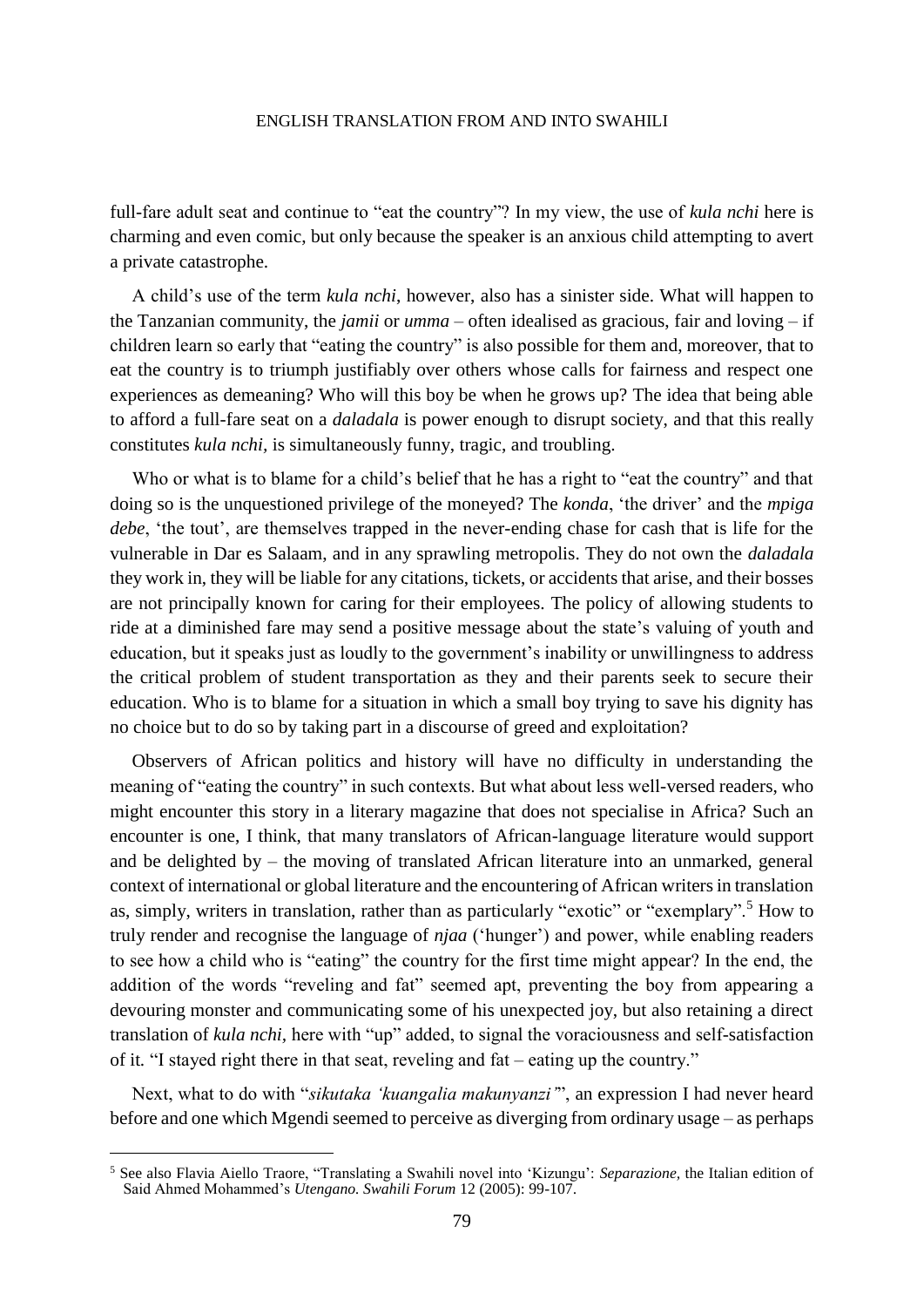requiring explanation – marking it as he did in single quotation marks. Hewing in a deadly way to the words themselves because I was not deft or insightful enough to understand them, I offered Mgendi: "I didn't want to look at the wrinkles", and he kindly corrected me in a correspondence that time and again brought home the quickened dazzle of urban speech, which, through shorthand and elision, provides ever-diagnostic formulations that expose reality as it is. I cite Mgendi's explanation here, which "unstitched" the expression for me so that I could see its parts, then pulled it back into its tight shape:

*Afrika, mfumo wa heshima hutegemea sana umri. Mtu mzee, mwenye makunyanzi, huheshimiwa sana kwa vile wengine wote huwa na umri mdogo kuliko yeye. Kwa hiyo, 'siangalii makunyanzi,' maana yake sijali chochote kuhusu mtu, hata awe na heshima kiasi gani… awe mzee kiasi gani… hata akiwa na makunyanzi mengi sitajali.* (Pers. comm. 18 August 2017)

In Africa, the system of respect hinges very much on age. An elderly person, with wrinkles, is highly respected, since everyone else is of a lesser age than him or her. So, 'I don't pay attention to the wrinkles', its meaning is: I don't give a damn about [that] person, no matter how deserving of respect s/he is … no matter how old s/he is … even if s/he has a lot of wrinkles, I won't care.

In Mgendi's *daladala,* conventions and ideals about respect and reverence accorded to the aged are at risk; here, the discomfort of travelling affects everyone. Moreover, the mistreatment of the young can lead to their revolt and to their asking not how old someone is but who has the money to pay for a seat. In the view of Mgendi's hero, a seat is free of social meaning, to be valued solely by its price and a traveller's ability to afford it. In fact, the elders do not take the young boy's actions "sitting down". They revolt and together berate and harangue him. Only one ally emerges in the boy's defence, approving perfectly of his capitalist logic in a loveless city: a madman, a *'fyatu',* rendered in translation as "a looney-tune" to maintain a sense of linguistic startle and loose playfulness:

*Wakati [waabiria wengine] wanaendelea na makombora yao, alijitokeza 'fyatu' mmoja aliyeamua kunitetea. "Mwacheni kijana ale matunda ya jasho lake!" alisema na kufanya abiria wengine wasonye na kumshutumu. Yeye hakujali, akaendelea 'kuwapasha.'* 

While they went on hurling word-bombs,<sup> $6$ </sup> a looney-tune showed up and decided to defend me. "Let that boy enjoy the fruit of his own sweat!" he said, provoking the other passengers into hissing at and accusing him. But he didn't care, he just went on telling them what was what.

A key strength of *Starehe gharama* is its view of city life from the perspective of its most vulnerable and often overlooked members – children, who, like their parents, must also make their way in *Bongo,* a city that tests the mind and will. In the figure of the *fyatu,* the story also

<sup>6</sup> The ready availability of "bombs" for *makombora* also has the benefit of recalling the current American slang originating in contemporary mainstream parenting styles, in which one wants to refer to obscenity without committing it oneself. "F-bomb" is a way of referring to the word "fuck" without uttering the actual word.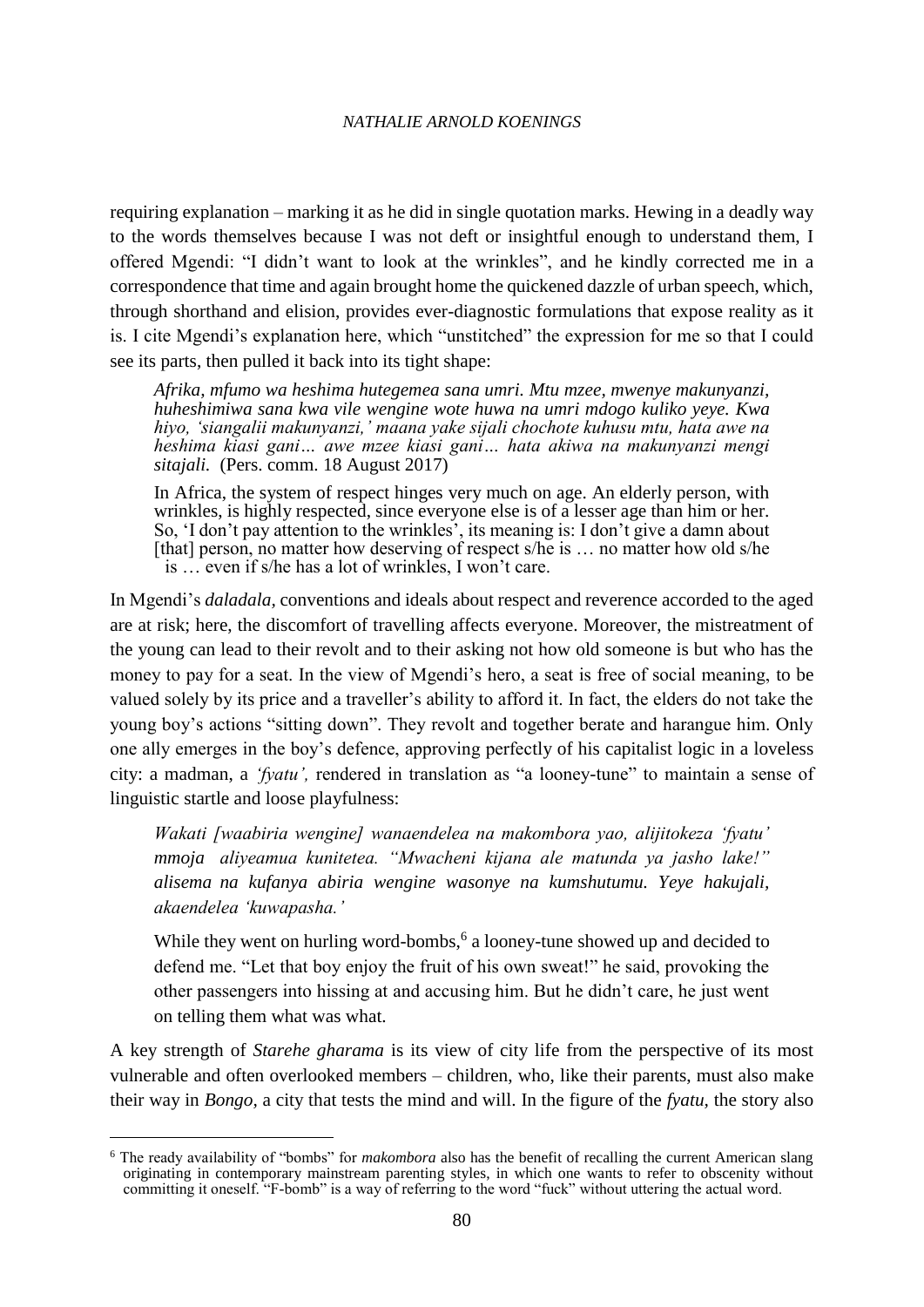give us the perspective of those who appear mad and who are understood to have left ideal society behind. As the elders and other passengers continue to argue about the correct system of seating and to berate the boy – arguing against a view of seats as solely defined by price and anyone's ability to pay, regardless of status or age (insisting that, no matter what, an elder or a pregnant woman should be given preference) – the *daladala* reaches the boy's stop, and he speeds off to relieve his painful belly in peace. In this story, and in Mgendi's proposed alternate city, the boy and madman win.

Among the terms Mgendi employed elsewhere were '*matataizo*', an arch and playful form of *matatizo* ('trouble'), *'imani'* ('compassion', here in single quotes such that the social norms determining "compassionate" action may well be suspect or worthless, and thus rendered as "some kind of sympathy"), and 'nyomi'.<sup>7</sup> Interestingly, Mgendi described *nyomi* as "[m]*semo wa makondakta – abiria wengi kwa pamoja"* ('A *konda* expression – lots of passengers at once'), confirming the perception of *kondas* as linguistic innovators (pers. comm. August 19, 2017). A further marvelous metaphor describes a *daladala* that has been waiting empty, properly in line, and whose expected passengers are snatched up by another *daladala*, which has suddenly swept ahead of it and grabbed up all the fares. Beautifully, that defeated *daladala*  is said *kupigwa mswaki,* ("to have had its teeth brushed"), yielding the powerful image of passengers as nothing more than food particles in a *daladala*'s mouth. For me, the wonder of translating this small story was the necessity it entailed of flailing, of feeling lost in contemporary Dar slang that is on the move, here invented and disseminated in confrontations between stylish, brutal *kondas* and their surprising passengers.

I end this discussion of *Starehe gharama* with the thought-provoking critique that accompanied the rejection of the translated text. My goal is not to disparage the journal at whose request the translation was initially undertaken but to entertain their brief critique and mine it for potential insight. I ask their forgiveness in advance. The editorial board was unanimously captivated by the piece's humour, but a crucial number was troubled by the presence of mixed diction, both in the first-person exposition as well as in the speech of various characters. They wondered if the presence of multiple registers in one story was "an element" of Swahili itself. The question is exactly on target and reflects the editors' perfect apprehension of the piece (though for Mgendi and me without a desirable result). I do not know precisely which moments stirred the editors' unease, but it may, as an exercise, be productive to apply their critique and see where it might lead. In fact, in choosing *Starehe gharama* for translation, I *was* attracted to the story's different registers, but had not asked myself why.

When the boy first takes a seat, he says, "*Taratibu nikajikongoja mpaka kwenye siti 'poa' ya dirishani, na kuketi kwa madaha*." In translation, this became: "Carefully, I dragged myself to the very 'cool' window seat, and sat down with elegance and grace." Perhaps the

<sup>7</sup> See also Reuster-Jahn & Kießling (2006). Here, *nyomi* is 'plentiness' *(uwingi*) (166) and is listed among other then newly coined words with this meaning, such as *bwena, bwi, kedekede, kibao, lumbesa,* and *shazi* (29).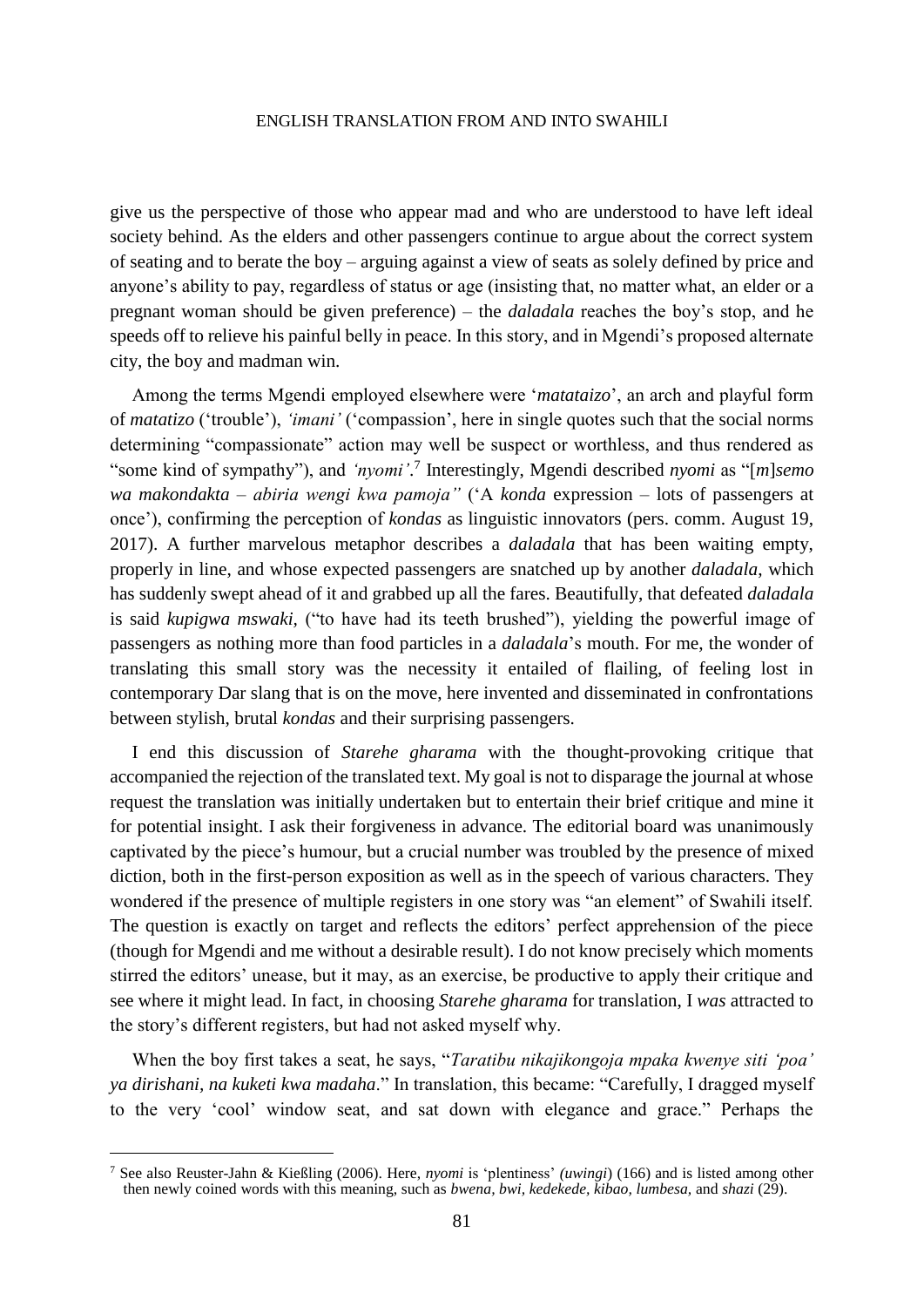juxtaposition of "cool" (*poa*) and "elegance and grace" (a two-term rendering of *kwa madaha,*  which here recalls *mapozi* and very self-conscious self-comportment, such as that of dancing audience members at an urban *taarab* concert) was disturbing. However, I had chosen the wording specifically to communicate the boy's self-awareness as he proudly "puts on airs". Perhaps the question was: how can one person (moreover, a child) use the word "cool", which has a Germanic and contemporary "unrooted" air in English, and in the next breath describe his movements as having "elegance" and "grace". For academic speakers of American English, these words may suggest class aspirations well beyond this boy character's reach, and their effect is so jarring as to warrant "correction". Yet those aspirations as they feature in the boy's fleeting fantasy, in my thinking, are precisely the point; the reality is that, for Dar speakers, a person saying *poa* in one moment and *madaha* in the next has done nothing unusual at all.

As I write, I am reminded that, as a teacher of creative writing in the United States, I often battle what seems to me class-soaked literature, where students' fictional characters' language is an unwitting marker of status and where fictional speech often fails to match the diverse, internally mixed, and spoken reality of Americans across categories in their actual lived lives. In my experience, despite the myth of America as a melting pot where upward mobility is possible for all, its mainstream contemporary literature often reflects, via linguistic registers, the deadly stiffness and uncrossable nature of class lines.<sup>8</sup> We devote full course meetings to what it could mean to capture speech as it is rather than as our class-locked imaginations would have it – what do we hear and say in fact and how do our biases prevent us from reckoning with and representing a more lively and human reality?

In Dar es Salaam, however, and everywhere in urban Africa, where residents are keenly savvy, alert to meaning at every turn – and where it seems to me that consciously pleasurable linguistic play, intentionally juxtaposing different kinds and styles of speech (*lugha za*), is a feature of daily life, perhaps much more so than in the overwhelmingly white and privileged American academy that produces many literary journals – it seems exactly right that children and young men like the *konda* would have access to many linguistic styles and registers and be understood to be, as they are, fully capable of drawing on multiple sociolects at once and through this usage deploying irony and diagnosis. Was there something unsettling, too, in the *konda*'s borrowing of bureaucratic, obfuscatory speech in the following, as the *konda,* bored with the schoolboy, elaborately dismisses him in a polite and high-sounding way that is no more than a heavy and certain "screw you"? "Try to be patient", the *konda* says, "your comments have been noted, and, basically, are being addressed. Exercise some self-restraint while the relevant authorities consider your request" ("*Jaribu kuvuta subira. Maombi yako yamepokelewa, na kimsingi yanafanyiwa kazi. Uwe mstahamilivu wakati ngazi zinazohusika zinashughulikia suala lako*")*.* The deployment of this officious speech on a little boy who is

<sup>&</sup>lt;sup>8</sup> I am focusing on class here, but related and cross-cutting expectations and constraining stereotypes regarding race and gender also abound and necessarily plague literature, which often reflects mainstream (white and patriarchal) understandings of society without thereby transforming them.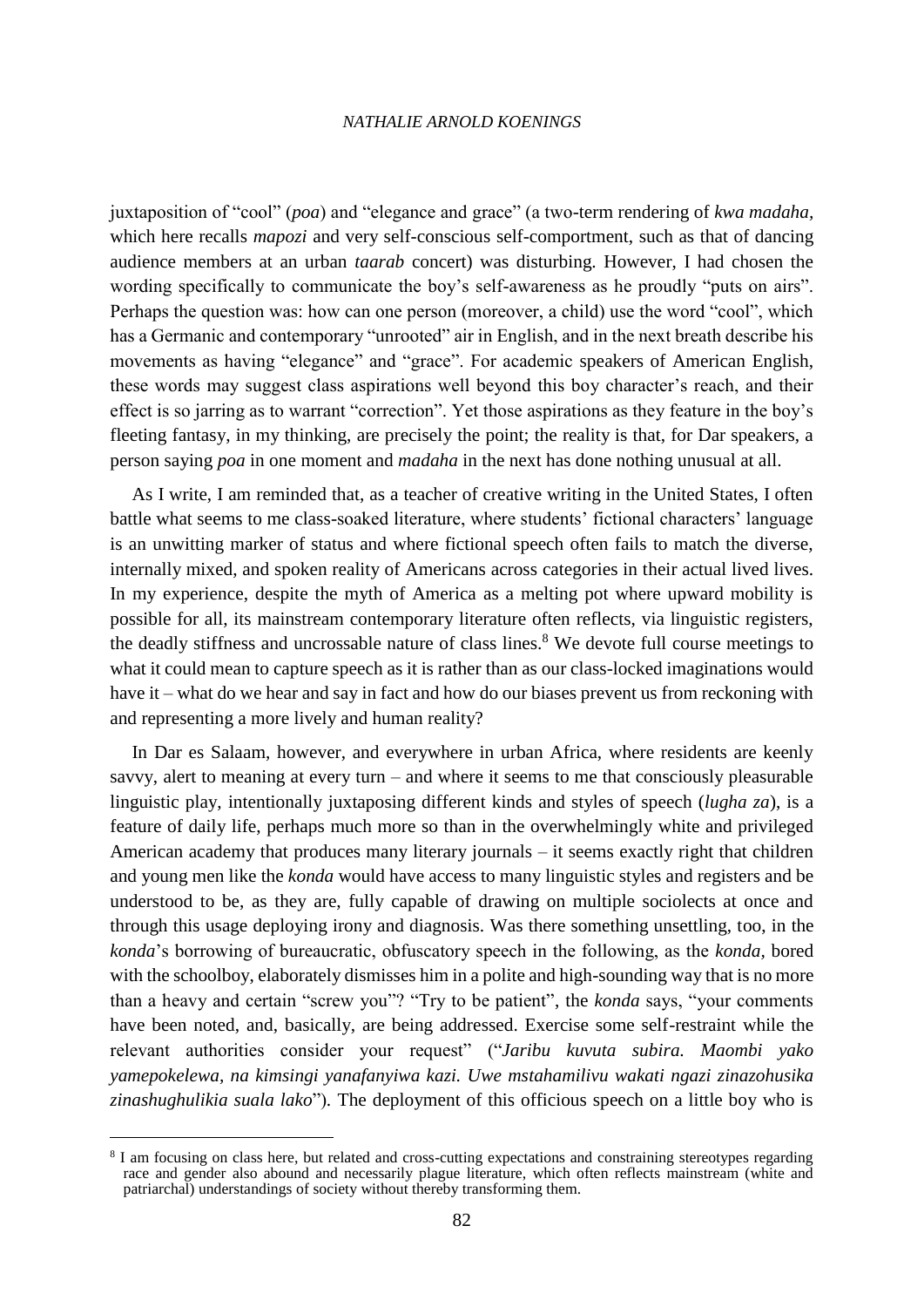afraid of soiling his pants is at once humorous, ridiculous and elaborately cruel – as is this very sort of speech when politicians use it to assuage citizens who know already that their needs will not be considered and, moreover, will likely be forgotten.

*Starehe gharama*'s language play is not self-important, nor does it simply represent the "half-concealed, or even completely concealed words of others" with "dialogic overtones" or echoes of past and surrounding language (Bakhtin 1994: 86-87). In this world, language is unstable, and what is said by one person can only be understood in the larger context of what has been said elsewhere, outside of the text, in diverse linguistic fields. The upshot is that Mgendi has listened to Tanzanians as they speak, as they use language to perform and protect themselves and to achieve their ends – *wakihangaika maisha,* as the expression goes.

This vision of urban Africa, where no word is as it seems, where a child can see his way to overturning precious social norms against the neglect of his own needs by a system that pits *daladala* crews against each other and against the vulnerable, is not a reassuring one. It may be part of what Paul Bandia has called "metropolitan African literature" (2013), a literature that, while still rooted in earlier work whose focus was on how to survive the colonial world and on indicting external colonisers, has now also turned to laying bare the workings of power within the so-called postcolony – with both children and *kondas* using the language of the apathetic state against each other as they try to simply make it through a day. The story is not aimed at Western literary critics or editorial boards, though I do feel that Western/Northern audiences would benefit from more frequent publication of work that, like Mgendi's, confounds American/European literary expectations about language use and class.

### **Tope Folarin's** *Mwanzo* **(***Genesis***)**

In 2013, then little-known Nigerian-American writer Tope Folarin was awarded the Caine Prize for his short story *Miracle,* about a young boy growing up in Texas with an evangelical father. In 2016, Folarin was short-listed for the Caine Prize, this time for the story *Genesis*, a firstperson account of a young boy who, together with his little brother, suffers at the hands of their mother, a Nigerian immigrant like their father, who becomes mentally ill and abusive. The family is the only family of colour and the only African family for miles around. The larger setting for the piece, sinister and isolating, is the racism they encounter in the American Midwest. By the end, the boys' mother, psychologically wounded by her encounter with America, has returned to Nigeria and the boys are living with their father. Framing the drama of the mother's illness, an old white woman frequently appears on the boy's walk to school, telling the narrator that she will permit him to enter heaven as her servant. As the narrator later learns, in this woman's Mormon sect, people of colour can only enter heaven if in service to a white entrant. Reponses to the woman's obliviously racist vision both open and close the story.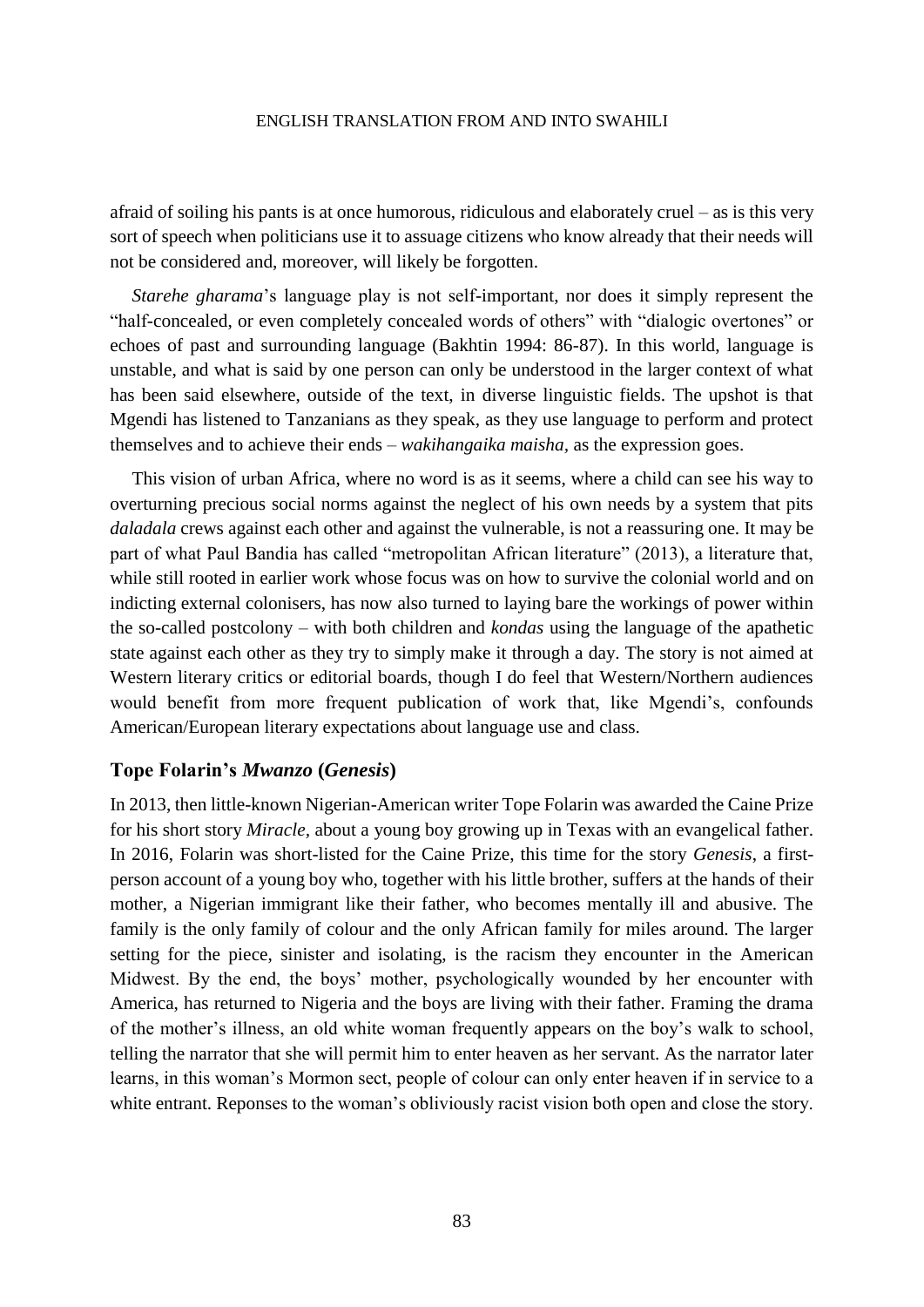In March 2017, a member of the Caine Prize administration asked if I would translate this story into Swahili. Although I had translated in that direction before,<sup>9</sup> I had never worked with fiction. After ensuring that my translation would undergo rigorous editing by native speakers who are writers themselves and curious about what I would learn, I agreed.  $^{10}$ 

Translating "blind", I without warning encountered a dark and painful story about familial abuse and madness, immigration and racism. The questions that arose were not, in themselves, unusual. About voice, word-choice, diction, audience and geography, they were in fact typical. However, emerging as they did from a direction to which I am not accustomed, they provided for me an intriguing mirror image of the process of working from Swahili into a European language, forcing me to articulate some aspects of the few Swahili worlds I know and my relationships to them, which I had not closely considered before.

It is common to begin by asking, what is the source text? What type of text is it? And, further, what are its sources? Where and what does it come from? Next, what is the relationship of the source text to the target language and to the target audience – knowing that audiences may be plural and that one language will suddenly reveal itself to be made of many. The potential answers upon first considering Folarin's *Genesis* were complex and contradictory, and sometimes troubling. First, the source text is legible as "American literature", which has in recent decades particularly welcomed stories and books by citizen writers of African descent living in the United States, $^{11}$  a positive development that may yet change American ideas about who belongs and whose experiences may count as American in nature. *Genesis* is also "immigrant literature", sharing in diaspora writ large, with likeness to the stories of many firstgeneration writers based in the U.S. Potentially further complicating questions about the source text's identity, some African commentators in 2013 questioned Folarin's connection to Africa and the awarding of the prize to a writer who has not lived on the continent (Allison 2013; see also Mengiste 2013). But the awarding of the Caine Prize to Folarin highlights the impossibility and even the danger of attempting to define and isolate "African literature" as a known and knowable object, one that is bounded in any way in space. Aaron Bady's comments on the matter are useful:

[Folarin's] Caine Prize signals an emerging acceptance of the radical diversity that has always been latent in the category. There have always been many Africas, after all; the continent is too hopelessly large and multitudinous for a single story, as Chimamanda Ngozi Adichie famously put it. The word 'Africa' itself has served, historically, as a single story for a stretch of human geography so vast, in reality, as to beggar the imagination, and one might observe that that's precisely what the word was for: when faced with the impossible diversity of African humanity, white people wielded the word 'Africa' like a crucifix at vampires (when not using other, much more vicious words). But while everybody knows, on some level, that Africa

<sup>9</sup> For example, *Utangulizi* (Bgoya 2013).

<sup>&</sup>lt;sup>10</sup> While there may be others of whom I am unaware, I thank most especially Nassor Hilal Kharusi and Hussein El-Mawy for their patience and sharp eyes.

<sup>&</sup>lt;sup>11</sup> For example, Imolo Mbue, Yaa Gyasi, Taiye Selasi, and Teju Cole.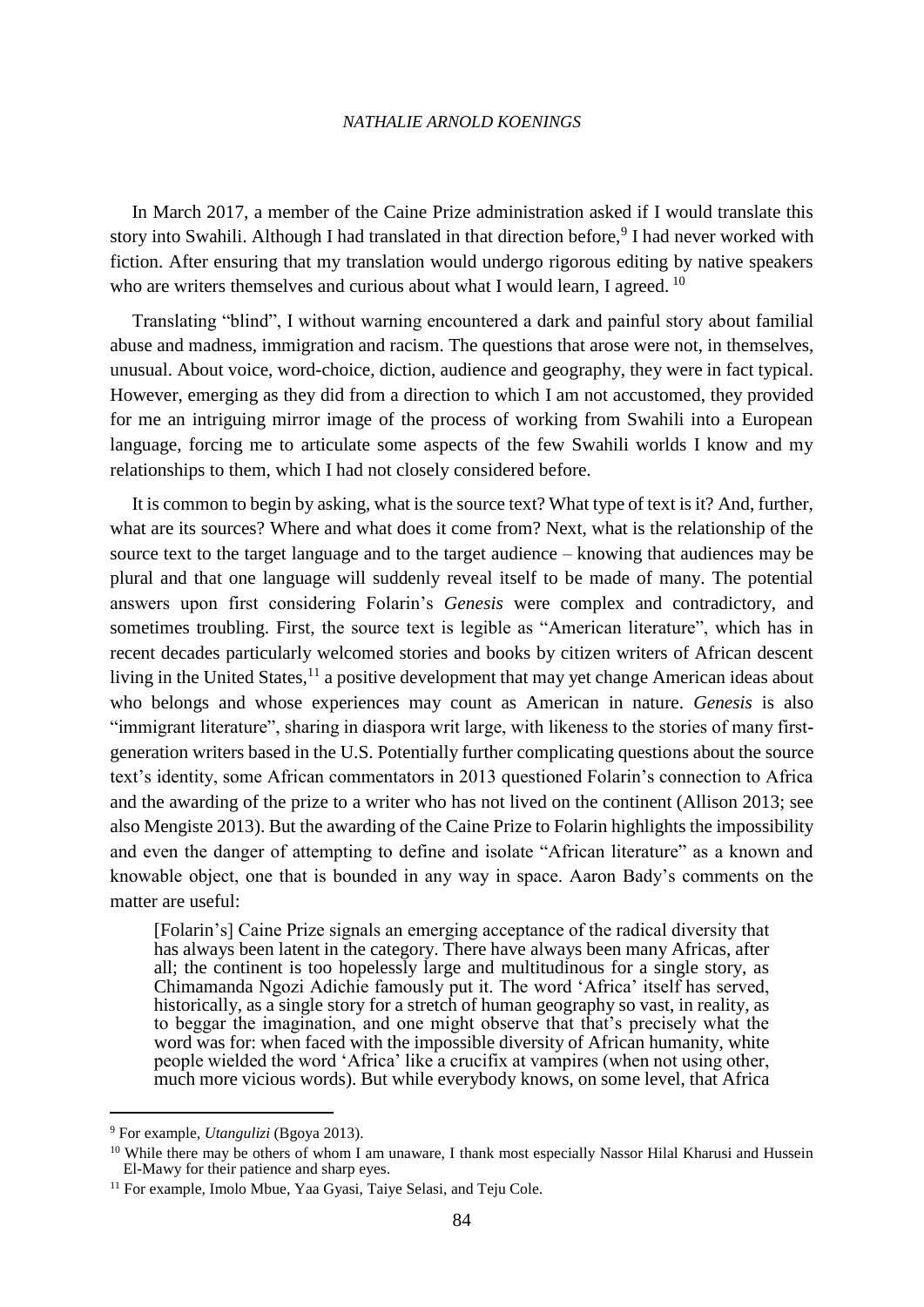isn't a country, it can sometimes be difficult to act on that knowledge. It's too easy and too comfortable to fall back into these old patterns and generalizations, to talk about 'Africa' as if it names a thing, a place, and a category, as if we all already know what it is. (Bady 2014)

I accept that the work is one of African literature in a contemporary sense, where a writer's heritage and loyalties matter and where whether a text is "African" is a question of orientation and vision as much as of setting or trajectory. And I note, too, that many writers in Africa, themselves vibrantly connected to writers elsewhere, have continued to give urgent and particular attention to the work of African-American writers, as also part, themselves, of a larger and in some sense recuperated African literary field.

Yet the source text, for what it's worth, also "feels" American in some key ways. Translating this piece into Swahili seemed to me a qualitatively different task, for example, from an imagined translation of Mongo Beti's *Mission to Kala* or the stories of Bessie Head into the same language. How is an "Americanness" felt in the text? For me, it came first through references to television shows ("The People's Court", "The Judge", "The Incredible Hulk") and food (frozen food, Chinese takeaway and cinnamon rolls purchased at the mall). The landscapes, ranging from an apartment building to an elementary school, a shopping center at Christmas and a women's shelter, seem fully part of the endlessly replicated, generically built landscape of 1970s' Middle America. The deep loneliness experienced by the characters – and presumably by their neighbours and other state inhabitants, whatever their origins – has a distinctly high capitalist flavour – that of homeless and unrooted souls set quietly adrift in a relentlessly commodified and commodifying emptiness, whose roots in genocide are only fitfully concealed. By this, I don't at all mean that non-American or non-Western-European places and people are not also susceptible to the existential ills of omnivorous high capital in a global age; but that this aura, coupled with the importance of the television shows – as fundamentally orienting to people with no other sense of community – and the overarching atmosphere of old Protestant Christianity, seems to me to generate something that feels particularly "American" in this day and age. The prose itself also deploys what reads to me as a rather flat, plain but elegant, educated Midwestern English, unaccented by highs and lows, not infused with any recognisable idiosyncratic rhythms or ways of saying that might be linked to any specific place or sub-culture. The language is smooth and, if it draws attention to itself, it does so through occasional poetry and a quiet loping mood felt in sometimes intricate but evenly paced sentences. The characters' speech, too, has a certain joyless flatness; it is perhaps a voice of trauma. The excerpt below introduces the old white woman, whose presence marks the story's opening as well as its end:

"Remember, if you are a good boy here on earth, you can serve me in heaven." I was five years old. Her words sounded magical to me. Vast and alluring. I didn't know her, I barely knew her name, but the offer she held out to me each morning seemed far too generous to dismiss lightly. In class, I would think about what servitude in heaven would be like. I imagined myself carrying buckets of water for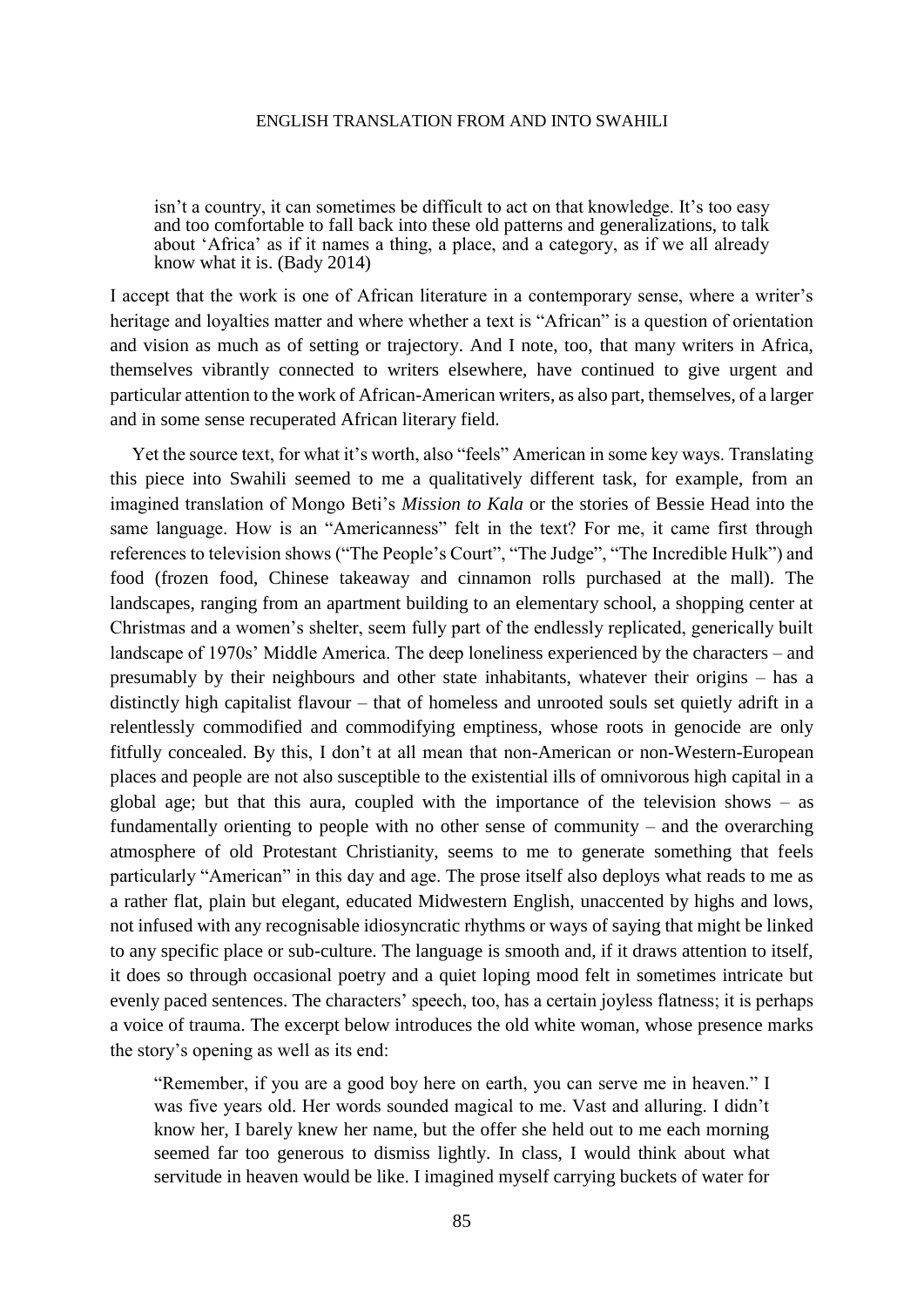her on streets of gold, rubbing her feet as angels sang praises in the background. I imagined that I'd have my own heavenly shack. I'd have time to do my own personal heavenly things as well. How else would I get to heaven? (Folarin 2017: 1070)

*"Kumbuka, ukiwa mtoto mzuri hapa duniani, utaweza kunihudumia peponi." Nilikuwa na umri wa miaka mitano. Maneno yake yalipendeza kiajabu. Mazito, na yenye kuvutia. Sikumfahamu, hata jina lake sikulijua, lakini mwaliko wake wa kila asubuhi ulikuwa wa ukarimu usioweza kupuuzwa. Darasani, nilijiuliza, je, kuwa mtumishi peponi kungekuwaje? Nilijiona nikimbebea madebe yaliyojaa maji, nikitembea juu ya njia za dhahabu, nikimkanda miguu yake, wakati sauti za malaika zikisikika kwa mbali wakiimba nyimbo za kumsifu Mwenyezi Mungu. Nilikisia kwamba ningekuwa na kibanda changu mwenyewe cha kipeponi. Na ningekuwa na muda wa kuyashughulikia mambo yangu ya kipeponi pia. Vyinginevyo, peponi ningefikaje?*

In thinking about what sort of voice, or language, might be deployed in the Swahili rendering, I felt immediately that the language ought not draw attention to itself – to be limpid if possible, solid, clear and, overall, unexceptional in syntax and diction, except in those moments when Folarin himself seems to move insistently in an unusual way. But what did "not drawing attention to itself" mean? In what imagined East African or Swahili-speaking context would any particular kind or style of Swahili go unnoticed? What did the question itself presume about location, standards, audience, and power? Bady's reminder of the great diversity of "African" ways and modes is well taken in this smaller context – that of Swahili-reading and Swahilispeaking audiences in East Africa and the diaspora. According to whom or what conventions is a particular Swahili way of speaking or writing "attention getting"?

Not having much studied Swahili formally and having, as many do, taken as my standard of fluency the Swahili that has most surrounded me through the course of my work, which began not in literature but in anthropology, my own tendency is towards the geographically rooted cadences and abridgments of Kipemba rather than towards standard or literary Kiswahili (*sanifu*  or *fasaha*). That is, towards a coastal dialect whose conventions are frequently at odds with the standardised Swahili used in government schools and national settings, a facility with which is crucial to professional advancement in any public field.<sup>12</sup> That inclination is one, too, that has made me skeptical of the ascendance of prominent Swahilis, much as my own work has suffered through my not knowing them well. In any case, I immediately "knew" that Kipemba was not the appropriate vehicle for this story.

But, in naming any dialect of Swahili as "wrong" for the story, what assumptions was I making? Why was Kipemba the wrong Swahili? Perhaps the first question was: would it serve

<sup>&</sup>lt;sup>12</sup> Just recently, a Pemban friend declared that, while he feels viscerally attached to Kipemba and feels it represents his home, he makes a concerted effort not to use it in any professional setting. There, he argued, one must always demonstrate one's competence and ease with the standard form or risk being told that one does not belong.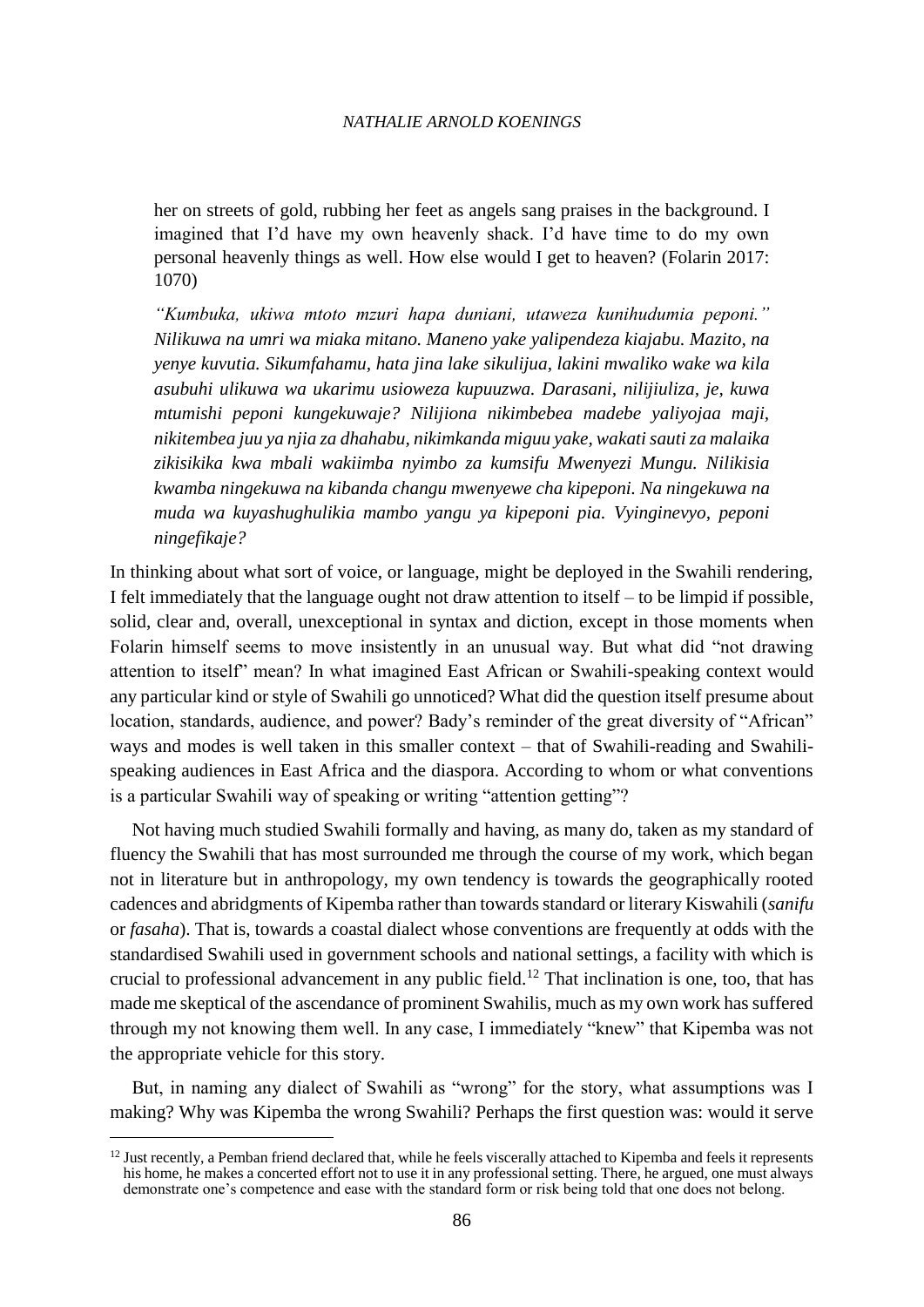the story? While *Genesis* clearly emerges from the author's knowledge of American Christianities (here, Old Mormon), speakers of Kipemba tend to be intimately associated with Islam and in their own literary endeavours have been more likely to produce poetry than novels.<sup>13</sup> What kind of project would finding Kipemba equivalents for a work rooted in middle American Christianity be? And for speakers of standard Swahili, what impact would a translation into a narrowly coastal dialect have on their entry into the story? A short story in translation, whose voice was so unassailably not regional but "American" in a very generic sense and, further, one that had been nominated for a broadly "African" prize, I reasoned, would be better directed to a much broader audience, whose members, themselves diverse, are nonetheless often conscious of sharing in a larger, common Swahili language. I also felt that, given the tendency of East African publishers to focus on the dissemination of literature suitable for setting on government exams, it would be correct to turn the story towards secondary school students and their teachers of literature.

So, a choice of Swahili for a literary translation, implicitly or consciously, is shaped by questions of history, regional identity, culture, religion, the politics of education and a translator's journey with and through these. This is true in any direction. But the configuration of choices, together with their weight and meaning, naturally differs by context. For me, translating the story into a "standard" voice meant policing my own orthography and examining my word choices, attempting to choose what I have understood to be more widely used and widely known words and formulations (in an imagined internally diverse Swahili-speaking world "as a whole") over my first impulses (for example, turning towards *nimeshampata* over *kashampata* and *shule* over *skuli;* consistently doing away with double 'n's, as in *ninachokumbuka* instead of *nn/n'nachokumbuka*). But was I thereby constructing my own biased vision of standard Swahili, opting for simplicity, not because there is anything simple about standard Swahili but because of the unformed nature of my own Swahili writing, my own uncertainty about it and about actual common usage?

A few years ago, in a conversation with a group of writers from the Tanzanian mainland, one of them said, "All the scholarly emphasis is on coastal poetry. People think if something *haina mafumbo* [doesn't conceal its own multiple meanings], it's not beautiful, not literary. But what's wrong with simplicity and writing something so more people understand it?" I felt moved by what this writer said and have tried since then to remember it in my practice. But in choosing to work in my own understanding of standard Swahili, was I imposing a false transparency on the rendered text?

At first, I felt the question of "coastal" vs. "standard/mainland" Swahili haunting the work, but in fact my naming it this way concealed a more perplexing question. More correctly, it turned out, my own shorthand ("coastal" vs. "standard") was hampering my ability both to

<sup>&</sup>lt;sup>13</sup> Notable published exceptions, of course, include the many works of Said Ahmed Mohammed and, more recently those of Yusuf Shoka Hamadi (*Paka wa Binti Hatibu*, '*Lady Hatibu's cat*', 2018. Nairobi: Jomo Kenyatta Foundation) and Ally Hilal (*Safari Yangu*, 'My journey', 2015. DL2A Buluu Publishing).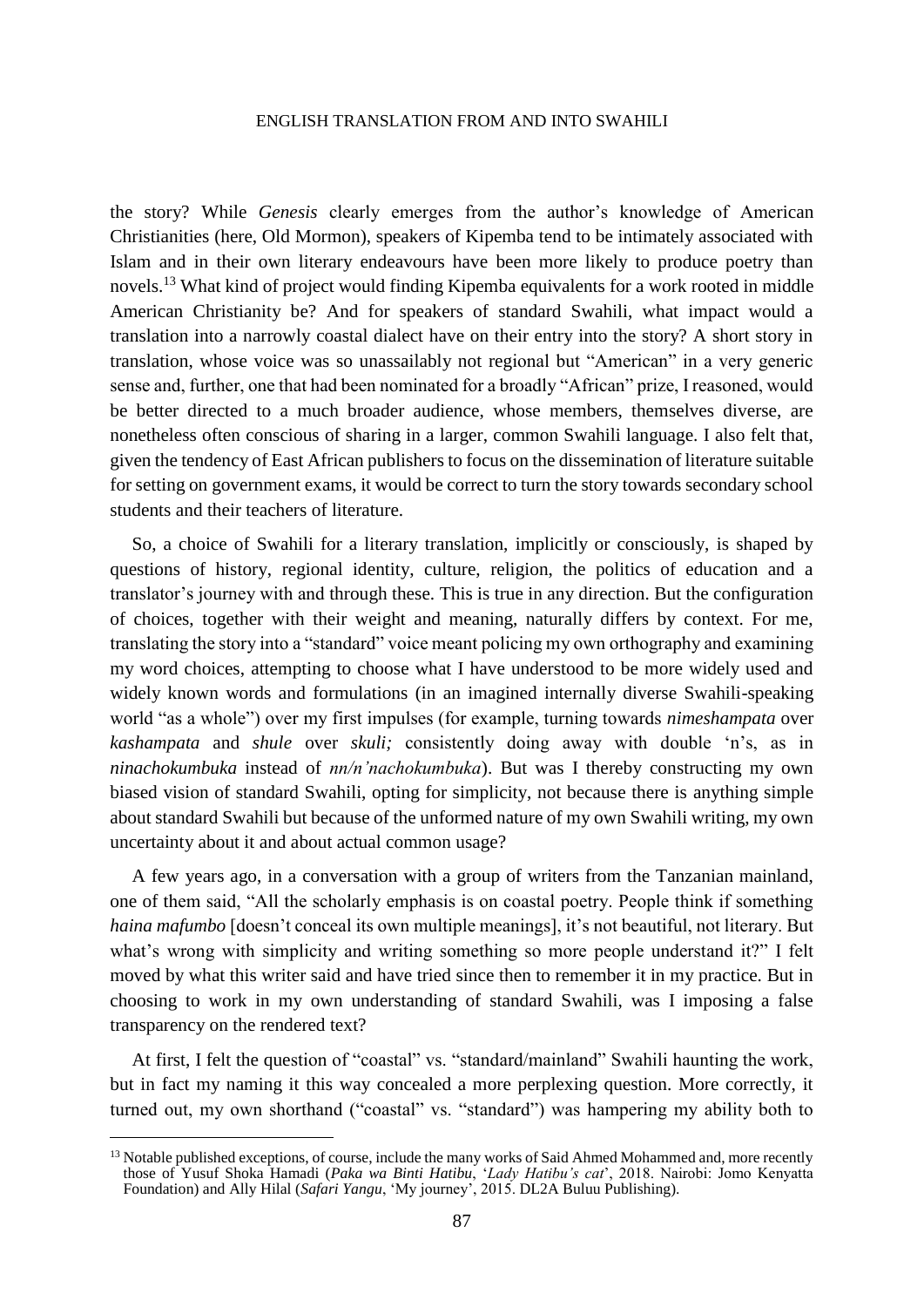articulate and to resolve what remains, for me, an interesting problem. The tension I had sensed was also about the use of words originating in English and how such usage might be assessed from different linguistic approaches within Swahili worlds. After the two boys have accompanied their mother to a women's shelter, where she duplicitously keeps them away from their father, the narrator tells us this:

Mom stops cooking Nigerian food when we get to the shelter. She will only prepare *frozen food*, but my brother and I don't care. We're always happy when we see her busying herself in our tiny *kitchen*, opening the box of *frozen fried chicken*, the delicious rip of *aluminum foil*, placing the *foil* and the chicken into the *oven*. Soon the savory fumes tunnel into our nostrils. She dumps a dollop of store-bought crab salad onto our plates, sometimes some fried rice from the local Chinese restaurant if she has extra money, and the fried chicken. Before we eat, Mom switches off the radio, and if it's summer, the window is open, the breeze warming our backs (1076; emphasis mine).

*Tunapofika shelta, Mama anaacha kupika vyakula vya Kinaijiria. Atapika vyakula vilivyohifadhiwa kwenye friza tu, lakini hilo si tatizo kwangu wala kwa mdogo wangu. Tunafurahi kila tunapomwona akijishughulisha katika* jiko *letu dogo,*  akifungua boksi la nyama ya kuku iliyoganda*; tunaposikia kishindo kile kitamu cha*  foili *inapochanika, mama akiweka* foili *pamoja na kuku kwenye* oveni. *Baada ya muda mfupi, moshi wenye harufu nzuri unatembea katika mianzi ya pua zetu. Katika sahani zetu, anatutilia saladi ya kaa aliyoinunua dukani, au, mara kwa mara, pesa zikimtosha, wali wa kukaanga kutoka kwa hoteli ya Kichina ya mtaa wetu, pamoja na yule kuku wa kukaanga. Kabla hatujaanza kula, Mama anaizima redio, na kama ni wakati wa kiangazi, dirisha liko wazi, upepo vuguvugu ukichezea migongoni mwetu.*

The realm of food preparation, always embedded in cultural value and habit, offered up several challenges. The question of frozen food, for example, was new to me, as I had never encountered it in my experiences in rural Zanzibar.<sup>14</sup> The presence of "kitchen" as well as "oven" in such proximity also posed a challenge for the translation. Both could be easily rendered as *jiko.* But using the same word for each in the same sentence, where the author had used different ones, was undesirable. Yet which word, kitchen or oven, deserved to become *jiko*? The ovens I have known in these areas are neither electric nor gas but either clay or aluminum lidded pots topped with coal, providing enclosed spaces whose surfaces generate heat to cook food from several directions, especially from the top and bottom; and these pots

<sup>&</sup>lt;sup>14</sup> Additionally, "frozen fried chicken" could easily be rendered as "kuku ya kukaanga iliyoganda barafu" However, after consultation with several Swahili speakers, I decided to drop the term "fried" from the translation, using only "*nyama ya kuku iliyogand*a". The concept of frozen food seemed challenging enough to translate in an unobtrusive way for an audience many of whose members may not have a freezer or refrigerator at home. Presenting *ya kaanga* so close to *barafu* seemed potentially distracting and unproductive, since the most important point is the mother's exhaustion and sadness.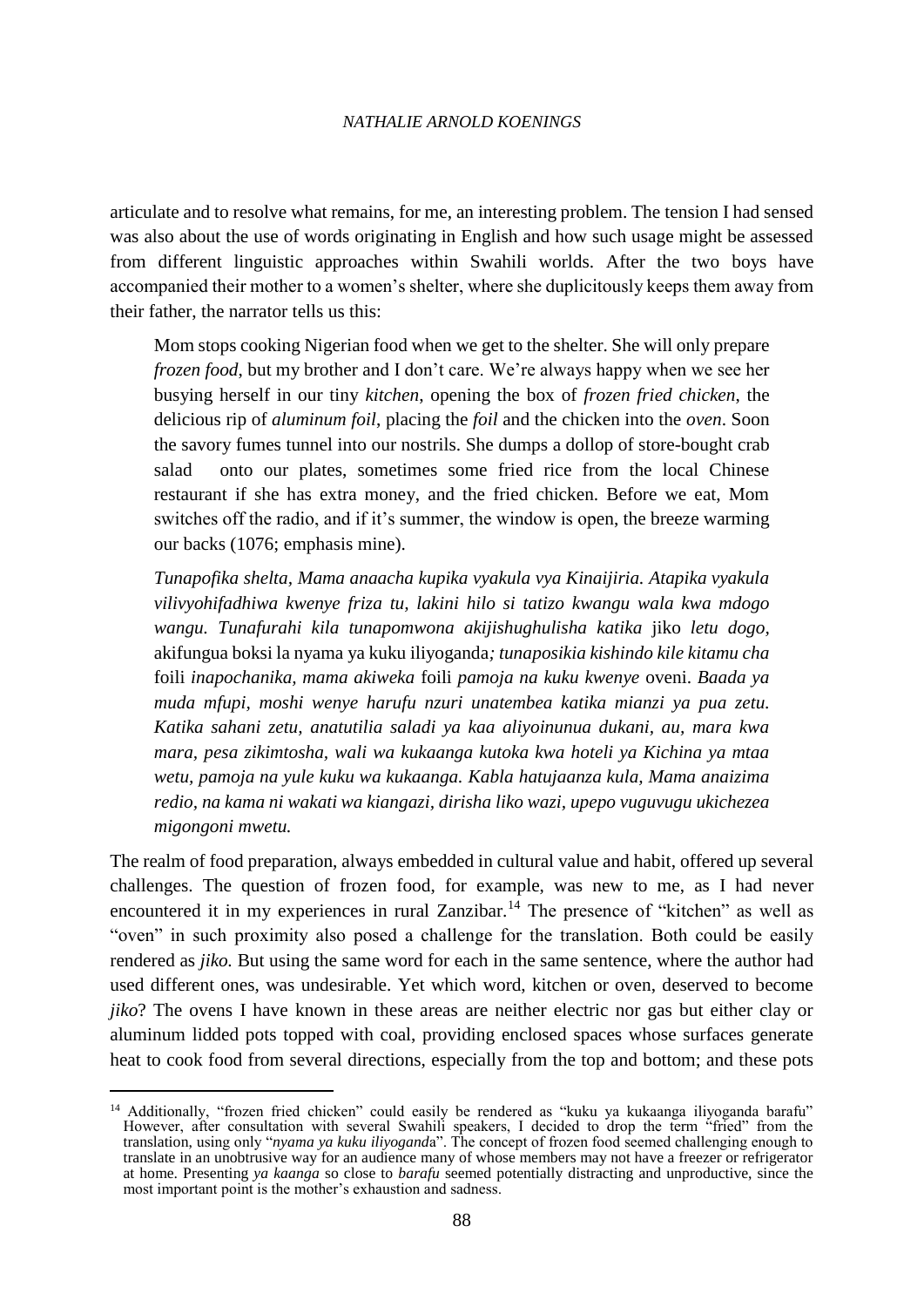are set to heat on coal or wood fires, typically in an outdoor kitchen or an inner courtyard. And so *oveni,* clearly English-derived, appeared.

But the question of "aluminum foil" generated more thinking through uncertainty than any other term. My immediate impulse was to render "aluminum foil" as *foili,* and I did not think about it much until the summer of 2017, when, in Lamu, historian, writer and retired teacher Hussein Soud El Mawy kindly consented to give me his opinions on the draft. Among his several comments was one about which he felt very strongly: "Ah-ah, si foili, hapo. Tumia *jalbosi*, bora" ("No, it's not *foili* here. Better to use *jalbosi*").

*Jalbosi* was a word that I had heard only rarely, and my most vivid memory of it was its use by an affinal relative of a Pemban family in Unguja as he prepared the goat kebabs for which he was famous. This man lived in Mombasa (Kenya) and, upon receiving the roll of foil he had requested, said, "*Jalbosi hiyo!*" ('This thing is *jalbosi*!'). Others around him did not know this word, and he was compelled to explain. He himself was a literary man, and I had the impression that he was no stranger to discussions in linguistic/literary circles in Mombasa about the challenges facing Swahili in general and coastal Swahili in particular.

As readers will know, since the mid-twentieth century, scholars and supporters of Swahili in East Africa have made efforts both to protect Swahili and to build its capacity to include and engage every scholarly and, in particular, scientific discipline. In Tanzania, among these have been BAKITA,<sup>15</sup> TUKI/TATAKI,<sup>16</sup> UKUTA,<sup>17</sup> TAKILUKI<sup>18</sup> and BAKIZA.<sup>19</sup> In Kenya,  $BAKIKE<sup>20</sup>$  and CHAKITA<sup>21</sup> have been important, but, perhaps more than in Tanzania, so has the work of individual cultural critics, including most notably the late Ahmed Sheikh Nabhany, for whom KiAmu and KiMvita were of poignant importance (Nabhany 2012; see also Were-Mwaro 2000). In addition to coining new words to reflect emerging technologies and newly described phenomena, many proponents of Swahili have insisted on using a suitable existing word instead of Swahili-izing a word taken from English. As a Zanzibari friend recently said, "If it means enlarging the meaning of a word to bring it up to date and give us a word we need, then let us enlarge it and use that". I consider myself deeply sympathetic to these projects and resistant wherever possible to English borrowings made local. However, when Maalim Hussein suggested *jalbosi* for foil, a word I could remember hearing clearly only once, I felt startled. Pending an examination of available dictionaries, I asked native speakers of Swahili what they were accustomed to calling "aluminium foil". Some had not used the foil much, or at all. But

<sup>15</sup> Baraza la Kiswahili Tanzania.

<sup>16</sup> Taasisi ya Uchunguzi wa Kiswahili/Taasisi ya Taaluma za Kiswahili.

<sup>17</sup> Usanifu wa Kiswahili na Ushairi Tanzania.

<sup>18</sup> Taasisi ya Kiswahili na Lugha za Kigeni.

<sup>19</sup> Baraza la Kiswahili Zanzibar.

<sup>20</sup> Baraza la Kiswahili Kenya.

<sup>21</sup> Chama cha Kiswahili Kenya. Under the direction of Kimani Njogu, CHAKITA was responsible for the 2000 introduction of a bill to the Kenya Parliament to make Kiswahili compulsory in schools.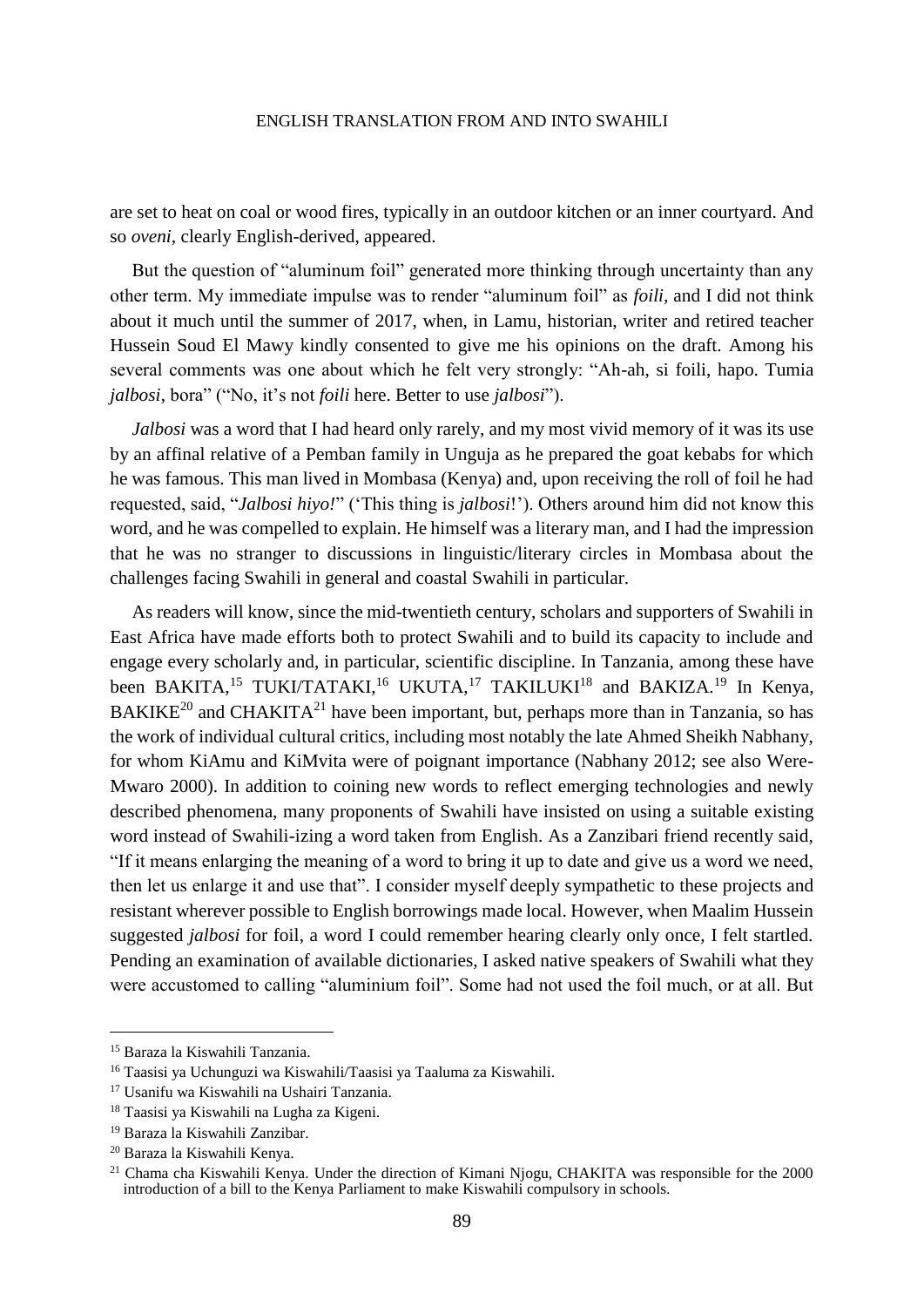not one was accustomed to the word *jalbosi*. <sup>22</sup> Most suggested *foili,* though one, a poet and former teacher, playfully suggested the neologism *mtanda wa bati*, adding, "But I'm just making that one up." It seemed to me that the consensus on *foili* as the default was tinged with a wish that things were otherwise.

Dictionaries yielded the following: $^{23}$ 

l

- 1. *Jaribosi:* Foil, gold foil, gold leaf. *Kamusi ya Kiswahili-Kiingereza* (TUKI) (115).
- 2. *Jaribosi* (also *Jalbosi*). Coloured tinfoil or paper used in decorating the rolls of paper worn by some women as earrings. *A Standard Swahili-English Dictionary* (Johnson from Madan) (151).
- 3. *Jalbosi, li/ya (ma-).* Karatasi iliyopakwa madini yanayong'aa kwenye uso mmoja. *Kamusi ya Kiswahili Fasaha* (BAKIZA) (128).
- 4. *Jaribosi.* Aina ya karatasi inayong'aa itumiwayo kufungiya na kupambiya karatasi nyinginezo, zawadi, na hata kuvaliwa sikiyoni na wanawake kama vipuli. *Kamusi Teule Ya Kiswahili: Kilele cha Lugha*. (230).
- 5. *Jalbosi, li/ya (ma-).* Karatasi ya rangi ya dhahabu au fedha inayong'ara, ambayo hutumika kufungia vitu vidogo vidogo, k.v. sigareti. *Kamusi la Lahaja ya Kipemba* (BAKIZA) (37).

As the word (*jalbosi*) describes a supply for a now nearly disappeared adornment (as late as the 1990s not uncommon among older Bajuni women and regarded as the fashion for hundreds of years past), the word may be an old one. But is a word for "gold leaf" or "gold foil" used in decoration expansive enough to accommodate the aluminum foil so ubiquitous today in American kitchens and used almost exclusively to wrap leftover, take-away or frozen foods? I continue to understand a decision to use *jalbosi* in the translation of Folarin's *Genesis* as one textured with linguistic activism. Whereas, moving into English, I feel confident about agitating for linguistic expansion, for pushing English to do more, I feel no such confidence when moving into Swahili. I submitted the work with "aluminum foil" rendered as *foili,* which I had heard most often and which a sample of native speakers confirmed as their habit. I continue to have the strong feeling that the decision to use *jalbosi* is not mine to make. Increasingly aware of the complexity and diversities of Swahili-language reading cultures and with a sharpened sense of the history and peculiarities of my presence in them, I have no grounds for determining what an existing, if perhaps rarely used, word might achieve in a new context. To my knowledge, there is as yet no other available Swahili translation of this story. But I can also imagine, and would be delighted to see, a fundamentally different rendering of *Mwanzo*, created by a

 $^{22}$  I thank Meg Arenberg here for joining me in this quest and making inquiries of her own on my behalf.

<sup>&</sup>lt;sup>23</sup> In thanks to Ustadh Mahmoud Mau, who, as I was travelling without my own dictionary, consulted those in his library and sent me what he found there.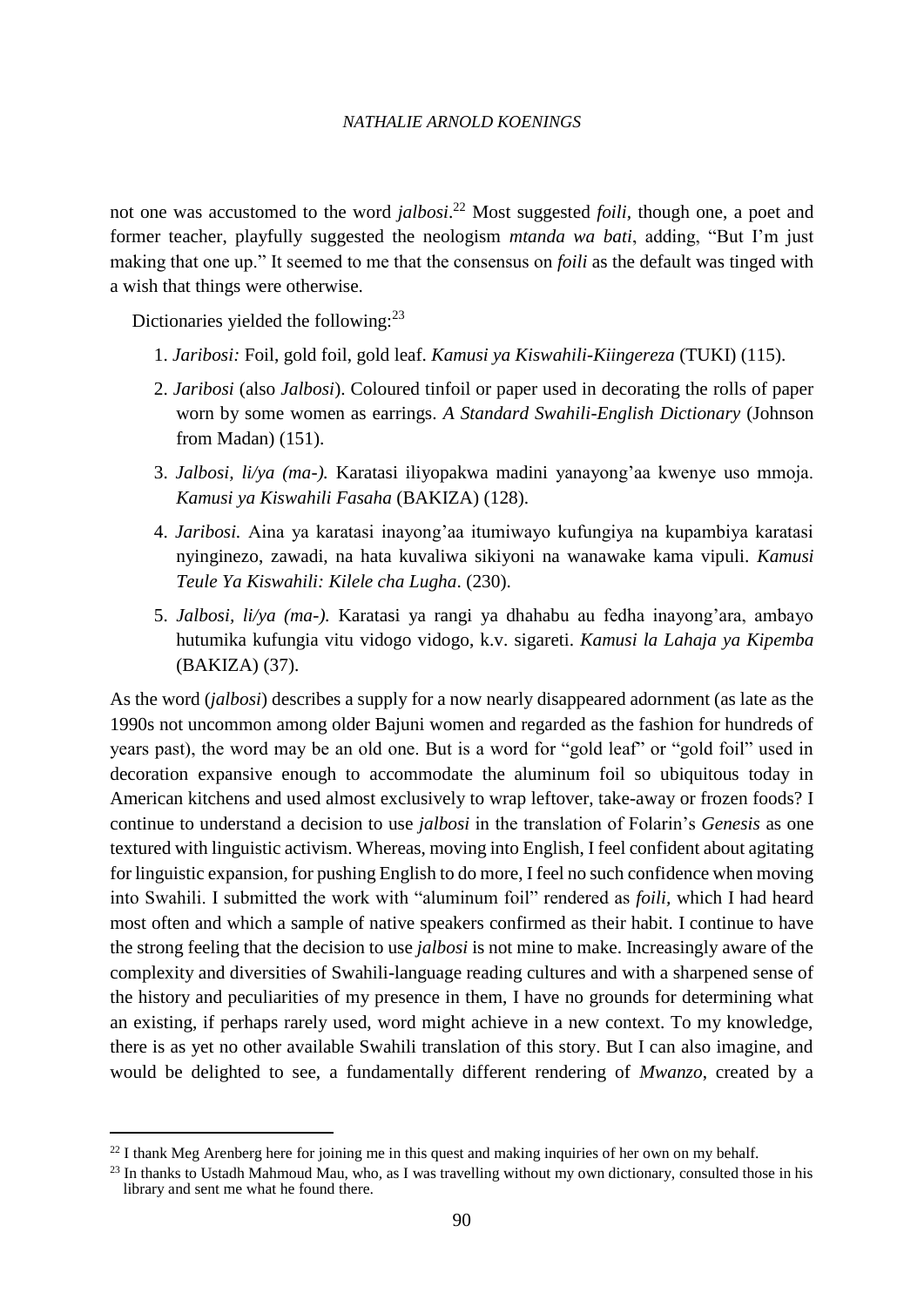different translator for whom, perhaps, the choice of *jalbosi –* in a commitment to Swahili's existing and ample resources – would be an easy one to make.

# **Conclusion**

In the end, the question that has given me most pause as I consider these two projects together is not about the texts themselves but about the translator's relation to the target language. How might the translator's identity, history, and aesthetic and political preoccupations determine what is possible inside the new text?

Working with Mgendi's *Starehe gharama* helped me to understand anew my relationship to English. Although English is not my native language, but rather one I encountered only in school, I now do most of my writing in it. While I struggle to use it correctly and conventionally to prove my belonging in it, I am also committed, as a feminist and decolonial writer and teacher, to working intentionally against this "master language": to make English represent the world both as I know it and as I wish it to be. Thus, English is a language I believe non-native speakers have a full right to transform and one that can be bettered by the linguistic innovations of speakers and writers who, for so many reasons, may come to English from the margins. That is one reason the work of translation into English has been invigorating – since translated expressions, visions, and conventions can so effectively unsettle and enlarge the target language. Overall, working with *Starehe gharama* also confirmed my sense that, as a teacher and writer, I have been shaped by Marxist approaches both to language and to the analysis of social life. My thinking through the editors' remarks on Mgendi's insistent mixing of registers in the speech of generally underprivileged characters has sharpened my sense of my own commitments as a writer, ethnographer and teacher, bringing to the fore my interest in literature that confronts head on questions of power, language and class.

Working in the opposite direction with Tope Folarin's *Genesis* has been uniquely instructive because I had not worked in Swahili with literature before. It has also left me with questions that I cannot yet answer and which I expect will perplex me for some time to come. As *Genesis*  became *Mwanzo,* I became newly aware of the implications of my personal trajectory through Swahili for my own work in the language. Coming to Swahili very early, and for many years primarily through speech, I have only recently begun to fathom the complex relationships between the many varieties of Swahili (some quite marginalised) and the standardised form that has been so crucial to national projects – political, social and educational – and to publishing in East Africa. The experience of repeatedly having to pull my own Swahili away from a literary but marginal regional dialect toward the *sanifu* form that I believe Folarin's story warrants is one whose lessons will continue to unfold. The second issue – of aluminum foil – remains for me a puzzle. Although I intentionally and sometimes proudly exercise a non-native speaker's right to shift and reform English, I do not believe that Swahili can be bettered by the provocations or even simply the productions of non-native speakers when these are rooted in a colonizing tongue. In resisting *jalbosi/jaribosi* for "foil", I also aimed to resist being implicated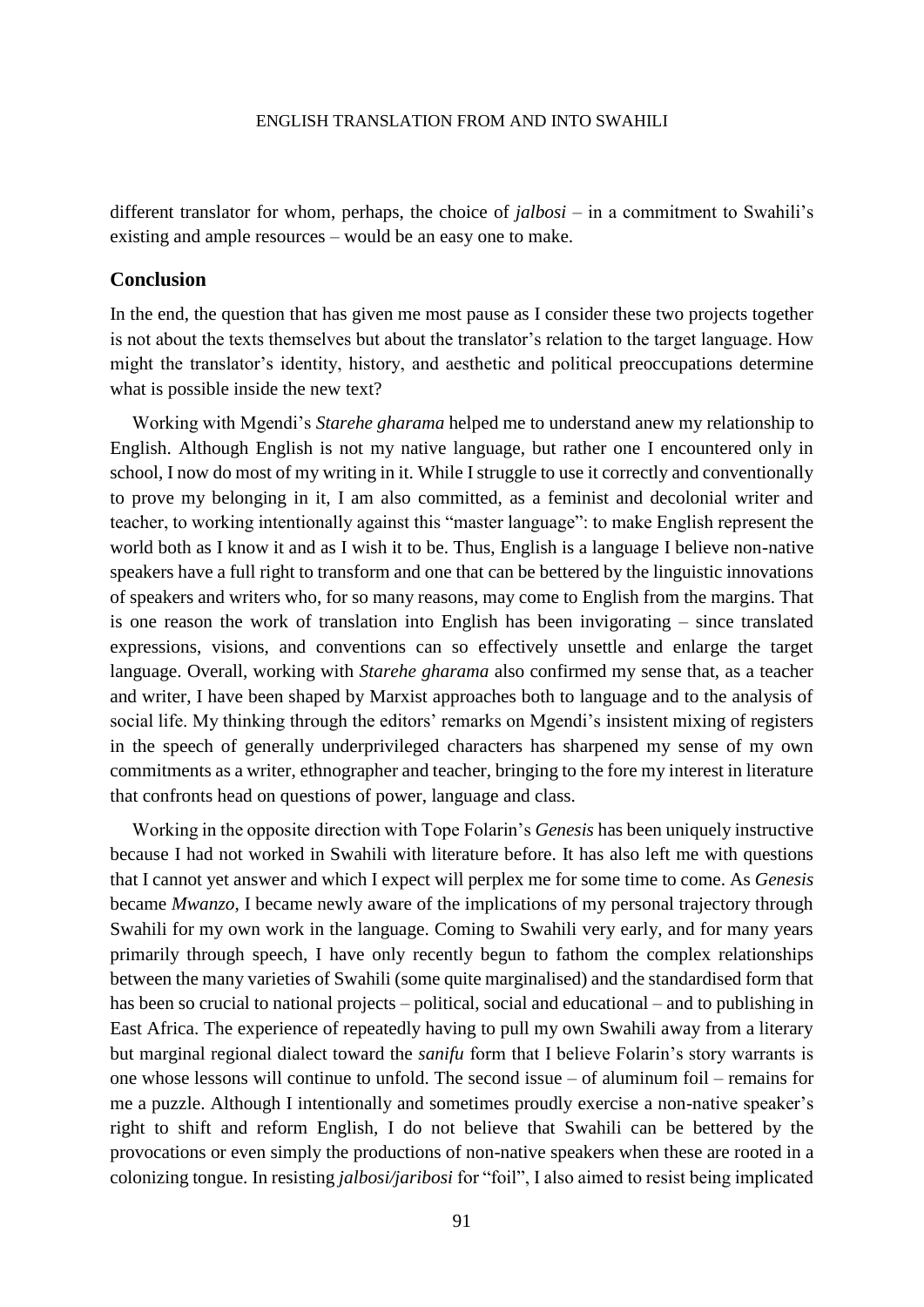in longstanding East African debates about Swahili usage. As an outsider, I reasoned, it is not my place to make provocative decisions in that context, as insisting on *jaribosi/jalbosi* might have been. Yet, uncomfortably, this resulted in my choosing to use a word rooted *in English* in a Swahili-language text. Although for now, the choice of "foili" seems very right, there do arise for me unanswered and perhaps even as yet unarticulated questions about translators' acceptance of common usage in the target language and about our participation, willing or unwilling, in maintaining a status quo that is itself a complex and political field, one which may even be repressive for some native speakers and writers.

Working with Mgendi's *Starehe gharama* and Folarin's *Genesis* in succession brought to light for me my particular positioning with respect to both English and Swahili, confirming the idea that translation, like all writing, can be an act of self-discovery with unsettling implications. Most of all, I have been alerted to those areas of my thinking that remain opaque and which, as I continue to absorb and reflect upon the different wisdoms offered by these projects, I hope to theorise more properly one day.

# **References**

- Allison, Simon. 2013. The Caine Prize Controversy: How African Do You Have to Be? 11-08- 2013. https://www.dailymaverick.co.za/article/2013-07-11-the-caine-prize-controversy -how-african-do-you-have-to-be/#.WyBsbqJH6dE (last visited 23-08-2017).
- Bady, Aaron. 2014. Interview: Tope Folarin. *Post* 45*.* 13-11-2014. http://post45.research.

yale.edu/2014/11/interview-tope-folarin/ (last visited 23-08-2017).

- Bakhtin, Mikhail. 1994. *Speech Genres and Other Late Essays*, ed. by Pam Morris. London: Edward Arnold Press.
- BAKIZA. 2012. *Kamusi la Lahaja ya Kipemba*. Nairobi: Oxford University Press.
- BAKIZA. 2010. *Kamusi la Kiswahili Fasaha*. Nairobi: Oxford University Press.
- Bandia, Paul. 2103. Translation and Current Trends in African Metropolitan Literature. *Intimate Enemies: Translation in Francophone Contexts*, ed. by Kathryn Batchelor & Carrie Bisdorf. Liverpool: Liverpool University Press. Pp. 235-252.
- Bayart, Jean-Francois. 1993. *The State in Africa: Politics of the belly*, transl. by M. Harper, C. Harrison & E. Harrison. London: Longman.
- Bgoya. Walter. 2013. Utangulizi, transl. by N. Arnold Koenings. *John Kiyaya: mpiga picha Mtanzania na watu wa Ziwa la Tanganyika,* by John Kiyaya. Dar es Salaam: Mkuki na Nyota. Pp. 2-3.
- Folarin, Tope. 2014. Genesis. *Callaloo* 37,5: 1070-1082.